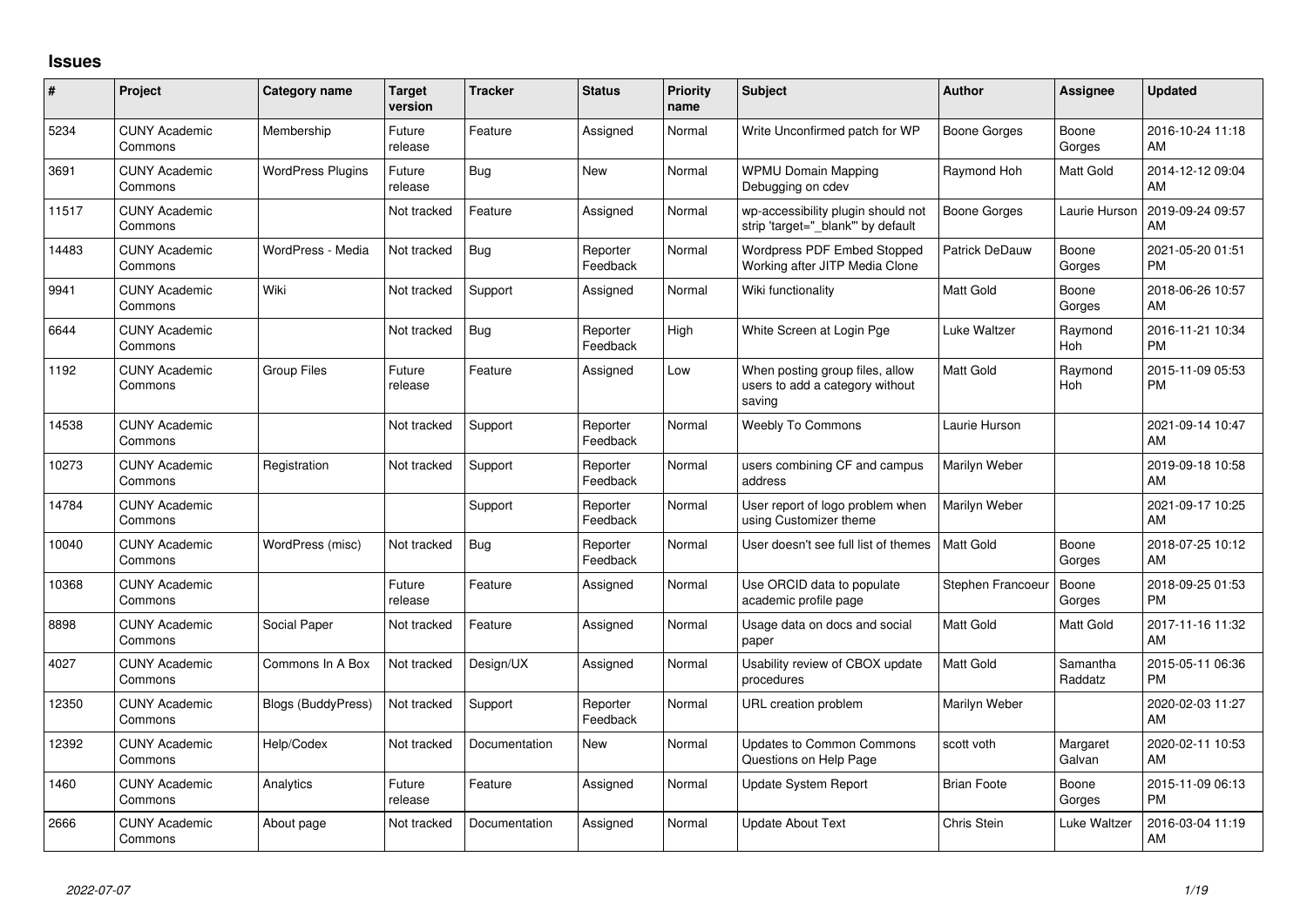| #     | Project                         | <b>Category name</b>     | <b>Target</b><br>version | <b>Tracker</b> | <b>Status</b>        | <b>Priority</b><br>name | <b>Subject</b>                                                                                               | <b>Author</b>        | <b>Assignee</b>     | <b>Updated</b>                |
|-------|---------------------------------|--------------------------|--------------------------|----------------|----------------------|-------------------------|--------------------------------------------------------------------------------------------------------------|----------------------|---------------------|-------------------------------|
| 16318 | <b>CUNY Academic</b><br>Commons |                          |                          | <b>Bug</b>     | New                  | Normal                  | Unable to Access block editor or<br>embed YouTube videos in new<br>pages, in one site only                   | <b>Syelle Graves</b> |                     | 2022-07-01 06:53<br><b>PM</b> |
| 9926  | <b>CUNY Academic</b><br>Commons | <b>WordPress Plugins</b> | Future<br>release        | Bug            | New                  | Normal                  | twitter-mentions-as-comments<br>cron jobs can run long                                                       | Boone Gorges         | Boone<br>Gorges     | 2018-10-24 12:34<br><b>PM</b> |
| 11545 | <b>CUNY Academic</b><br>Commons | <b>WordPress Plugins</b> | Not tracked              | Support        | New                  | Normal                  | Twitter searches in WordPress                                                                                | Gina Cherry          | Matt Gold           | 2019-09-23 01:03<br><b>PM</b> |
| 14911 | <b>CUNY Academic</b><br>Commons | <b>WordPress Themes</b>  | Not tracked              | Support        | New                  | Normal                  | Twentytwentyone theme                                                                                        | Marilyn Weber        |                     | 2021-10-28 10:37<br>AM        |
| 11843 | <b>CUNY Academic</b><br>Commons | WordPress (misc)         | Future<br>release        | Design/UX      | <b>New</b>           | Normal                  | Tweaking the Gutenberg Editor<br>Interface                                                                   | Laurie Hurson        |                     | 2022-04-26 12:00<br><b>PM</b> |
| 12446 | <b>CUNY Academic</b><br>Commons | Groups (misc)            | Future<br>release        | Feature        | Reporter<br>Feedback | Normal                  | Toggle default site to group forum<br>posting                                                                | Laurie Hurson        | Laurie Hurson       | 2020-03-10 11:57<br>AM        |
| 519   | <b>CUNY Academic</b><br>Commons | <b>BuddyPress Docs</b>   | Future<br>release        | Feature        | Assigned             | Low                     | TOC for individual docs - for new<br>BP "wiki-like" plugin                                                   | scott voth           | Boone<br>Gorges     | 2015-11-09 05:54<br><b>PM</b> |
| 8211  | <b>CUNY Academic</b><br>Commons | <b>WordPress Themes</b>  | Future<br>release        | Feature        | New                  | Normal                  | Theme Suggestions: Material<br>Design-Inspired Themes                                                        | Margaret Galvan      | Margaret<br>Galvan  | 2017-08-07 02:48<br><b>PM</b> |
| 7828  | <b>CUNY Academic</b><br>Commons |                          | Not tracked              | Feature        | Assigned             | Normal                  | Theme Assessment 2017                                                                                        | Margaret Galvan      | Margaret<br>Galvan  | 2017-05-02 10:41<br><b>PM</b> |
| 8901  | <b>CUNY Academic</b><br>Commons | Accessibility            | Future<br>release        | Feature        | Assigned             | Normal                  | Theme analysis for accessibility                                                                             | <b>Matt Gold</b>     | Boone<br>Gorges     | 2022-04-26 11:59<br>AM        |
| 9720  | <b>CUNY Academic</b><br>Commons | Authentication           | Future<br>release        | Feature        | New                  | Normal                  | The Commons should be an oAuth   Boone Gorges<br>provider                                                    |                      |                     | 2019-03-01 02:04<br><b>PM</b> |
| 9515  | <b>CUNY Academic</b><br>Commons | <b>WordPress Plugins</b> | Not tracked              | Bug            | Reporter<br>Feedback | Normal                  | Text to Speech plugin - "More<br>Slowly" checkbox not working                                                | scott voth           | Boone<br>Gorges     | 2018-06-13 02:26<br><b>PM</b> |
| 2576  | <b>NYCDH Community</b><br>Site  |                          |                          | <b>Bug</b>     | Hold                 | Low                     | <b>Test Next Button in Javascript</b><br><b>Tutorial Under Activities</b>                                    | <b>Mark Newton</b>   | Alex Gil            | 2013-05-18 02:55<br><b>PM</b> |
| 16177 | <b>CUNY Academic</b><br>Commons | Reply By Email           |                          | Bug            | <b>New</b>           | Normal                  | Switch to Inbound mode for RBE                                                                               | Raymond Hoh          | Raymond<br>Hoh      | 2022-05-30 04:32<br><b>PM</b> |
| 5298  | <b>CUNY Academic</b><br>Commons |                          | Not tracked              | Publicity      | <b>New</b>           | Normal                  | Survey Pop-Up Text                                                                                           | Samantha Raddatz     | Samantha<br>Raddatz | 2016-03-22 12:27<br><b>PM</b> |
| 9028  | <b>CUNY Academic</b><br>Commons | Onboarding               | Future<br>release        | Feature        | Assigned             | Normal                  | suggest groups to new members<br>during the registration process                                             | <b>Matt Gold</b>     | Chris Stein         | 2018-10-24 12:34<br><b>PM</b> |
| 11024 | <b>CUNY Academic</b><br>Commons | WordPress (misc)         | Future<br>release        | Bug            | New                  | Normal                  | Subsites should not show "you<br>should update your .htaccess<br>now" notice after permalink setting<br>save | Boone Gorges         |                     | 2019-01-28 01:35<br><b>PM</b> |
| 2175  | <b>CUNY Academic</b><br>Commons | WordPress (misc)         | Not tracked              | Support        | Assigned             | Normal                  | Subscibe 2 vs. Jetpack<br>subscription options                                                               | local admin          | Matt Gold           | 2016-01-26 04:58<br><b>PM</b> |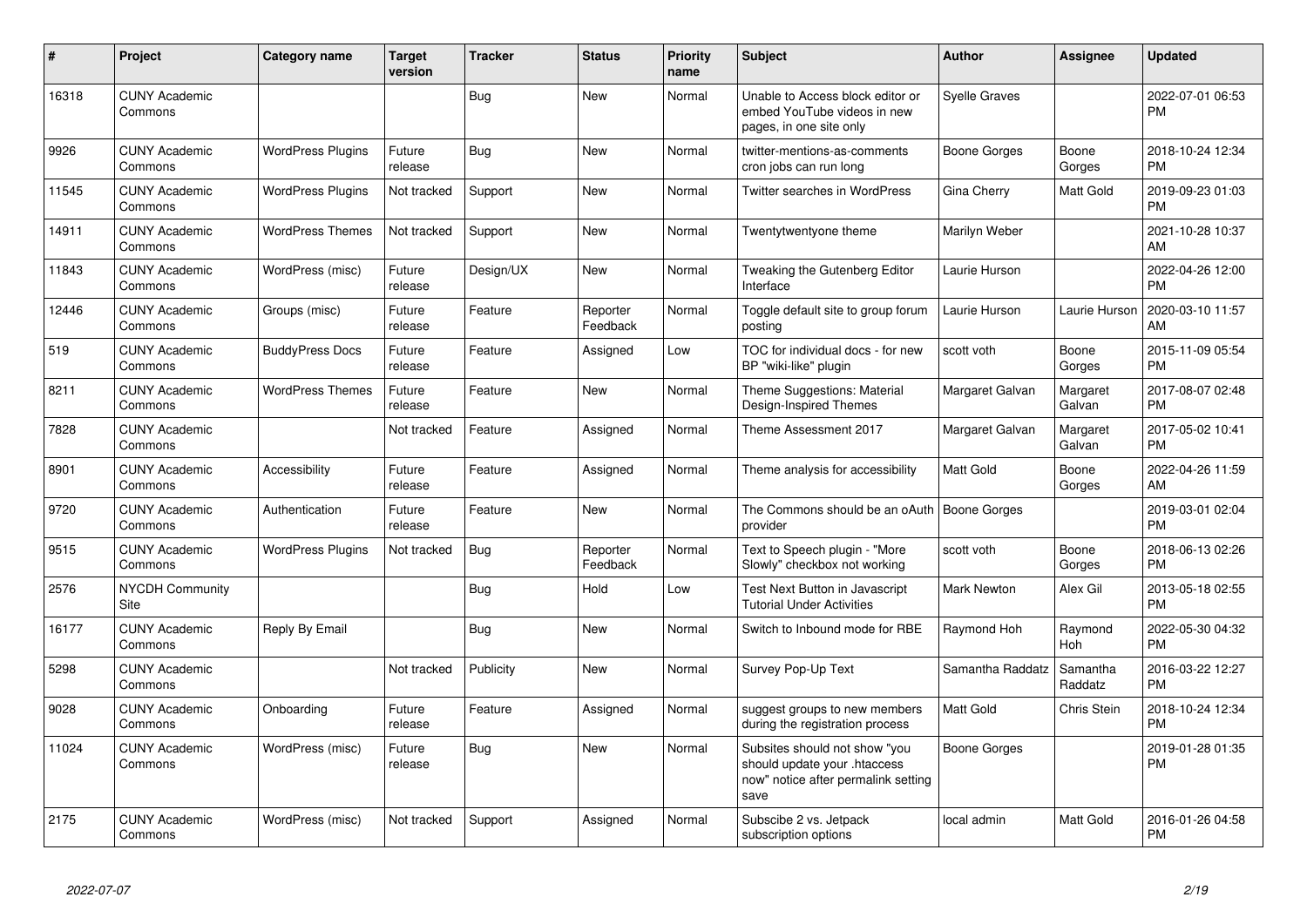| $\#$  | Project                         | Category name           | <b>Target</b><br>version | <b>Tracker</b> | <b>Status</b>        | <b>Priority</b><br>name | <b>Subject</b>                                                                                | Author                  | <b>Assignee</b>     | <b>Updated</b>                |
|-------|---------------------------------|-------------------------|--------------------------|----------------|----------------------|-------------------------|-----------------------------------------------------------------------------------------------|-------------------------|---------------------|-------------------------------|
| 860   | <b>CUNY Academic</b><br>Commons | Design                  | Future<br>release        | Design/UX      | Assigned             | Normal                  | <b>Standardize Button Treatment</b><br><b>Across the Commons</b>                              | Chris Stein             | Chris Stein         | 2014-05-01 09:45<br>AM        |
| 14908 | <b>CUNY Academic</b><br>Commons | Performance             |                          | Bug            | <b>New</b>           | Normal                  | Stale object cache on cdev                                                                    | Raymond Hoh             | Boone<br>Gorges     | 2021-12-07 09:45<br>AM        |
| 1744  | <b>CUNY Academic</b><br>Commons | <b>BuddyPress Docs</b>  | Future<br>release        | Feature        | Assigned             | Normal                  | Spreadsheet-style Docs                                                                        | Boone Gorges            | Boone<br>Gorges     | 2015-11-09 06:13<br><b>PM</b> |
| 7663  | <b>CUNY Academic</b><br>Commons | Social Paper            | Future<br>release        | <b>Bug</b>     | <b>New</b>           | Normal                  | Social Paper notifications not<br>formatted correctly on secondary<br>sites                   | Boone Gorges            | Boone<br>Gorges     | 2018-04-16 03:52<br><b>PM</b> |
| 5205  | <b>CUNY Academic</b><br>Commons | Social Paper            | Future<br>release        | Feature        | New                  | Normal                  | Social Paper folders                                                                          | Marilyn Weber           |                     | 2016-02-11 10:24<br><b>PM</b> |
| 7981  | <b>CUNY Academic</b><br>Commons | Social Paper            | Future<br>release        | <b>Bug</b>     | New                  | Normal                  | Social Paper comments should not   Luke Waltzer<br>go to spam                                 |                         | Boone<br>Gorges     | 2018-04-16 03:52<br><b>PM</b> |
| 3511  | <b>CUNY Academic</b><br>Commons | Publicity               | 1.7                      | Publicity      | Assigned             | Normal                  | Social media for 1.7                                                                          | Micki Kaufman           | Sarah<br>Morgano    | 2014-10-14 03:32<br><b>PM</b> |
| 15242 | <b>CUNY Academic</b><br>Commons | Performance             | Not tracked              | <b>Bug</b>     | Reporter<br>Feedback | Normal                  | Slugist site                                                                                  | Raffi<br>Khatchadourian | Boone<br>Gorges     | 2022-02-07 11:14<br>AM        |
| 15816 | <b>CUNY Academic</b><br>Commons |                         | Not tracked              | Support        | <b>New</b>           | Normal                  | slow loading at SPS                                                                           | Marilyn Weber           |                     | 2022-04-05 01:26<br><b>PM</b> |
| 7022  | <b>CUNY Academic</b><br>Commons | Announcements           | Future<br>release        | <b>Bug</b>     | New                  | Normal                  | Sitewide announcements should<br>be displayed on, and dismissable<br>from, mapped domains     | Boone Gorges            | Boone<br>Gorges     | 2018-03-22 10:18<br>AM        |
| 15767 | <b>CUNY Academic</b><br>Commons | WordPress (misc)        |                          | Support        | <b>New</b>           | Normal                  | Site loading slowly                                                                           | scott voth              | Boone<br>Gorges     | 2022-04-04 08:56<br><b>PM</b> |
| 12360 | <b>CUNY Academic</b><br>Commons | <b>WordPress Themes</b> | Not tracked              | <b>Bug</b>     | Reporter<br>Feedback | Normal                  | site just says "DANTE We are<br>currently in maintenance mode,<br>please check back shortly." | Marilyn Weber           |                     | 2020-02-04 12:13<br><b>PM</b> |
| 12438 | <b>CUNY Academic</b><br>Commons | Courses                 | Not tracked              | <b>Bug</b>     | <b>New</b>           | Normal                  | Site appearing twice                                                                          | Laurie Hurson           | Boone<br>Gorges     | 2020-02-18 01:34<br><b>PM</b> |
| 4661  | <b>CUNY Academic</b><br>Commons | <b>User Experience</b>  | Future<br>release        | Bug            | Assigned             | Normal                  | <b>Simplify Events text</b>                                                                   | <b>Matt Gold</b>        | Samantha<br>Raddatz | 2015-10-02 09:06<br><b>PM</b> |
| 12328 | <b>CUNY Academic</b><br>Commons |                         | Not tracked              | Support        | New                  | Normal                  | Sign up Code for Non-CUNY<br>Faculty                                                          | Laurie Hurson           |                     | 2020-01-28 10:25<br>AM        |
| 12484 | <b>CUNY Academic</b><br>Commons |                         | Not tracked              | Support        | Reporter<br>Feedback | Normal                  | Sign up Code for COIL Course<br>starting in March                                             | Laurie Hurson           | Matt Gold           | 2020-03-02 02:26<br><b>PM</b> |
| 11077 | <b>CUNY Academic</b><br>Commons | Events                  | Not tracked              | Feature        | Reporter<br>Feedback | Normal                  | Show event category description<br>in event list view                                         | Raffi<br>Khatchadourian |                     | 2019-02-12 10:38<br><b>PM</b> |
| 1423  | <b>CUNY Academic</b><br>Commons | BuddyPress (misc)       | Future<br>release        | Feature        | Assigned             | Low                     | Show an avatar for pingback<br>comment activity items                                         | Boone Gorges            | <b>Tahir Butt</b>   | 2016-10-24 12:03<br>PM        |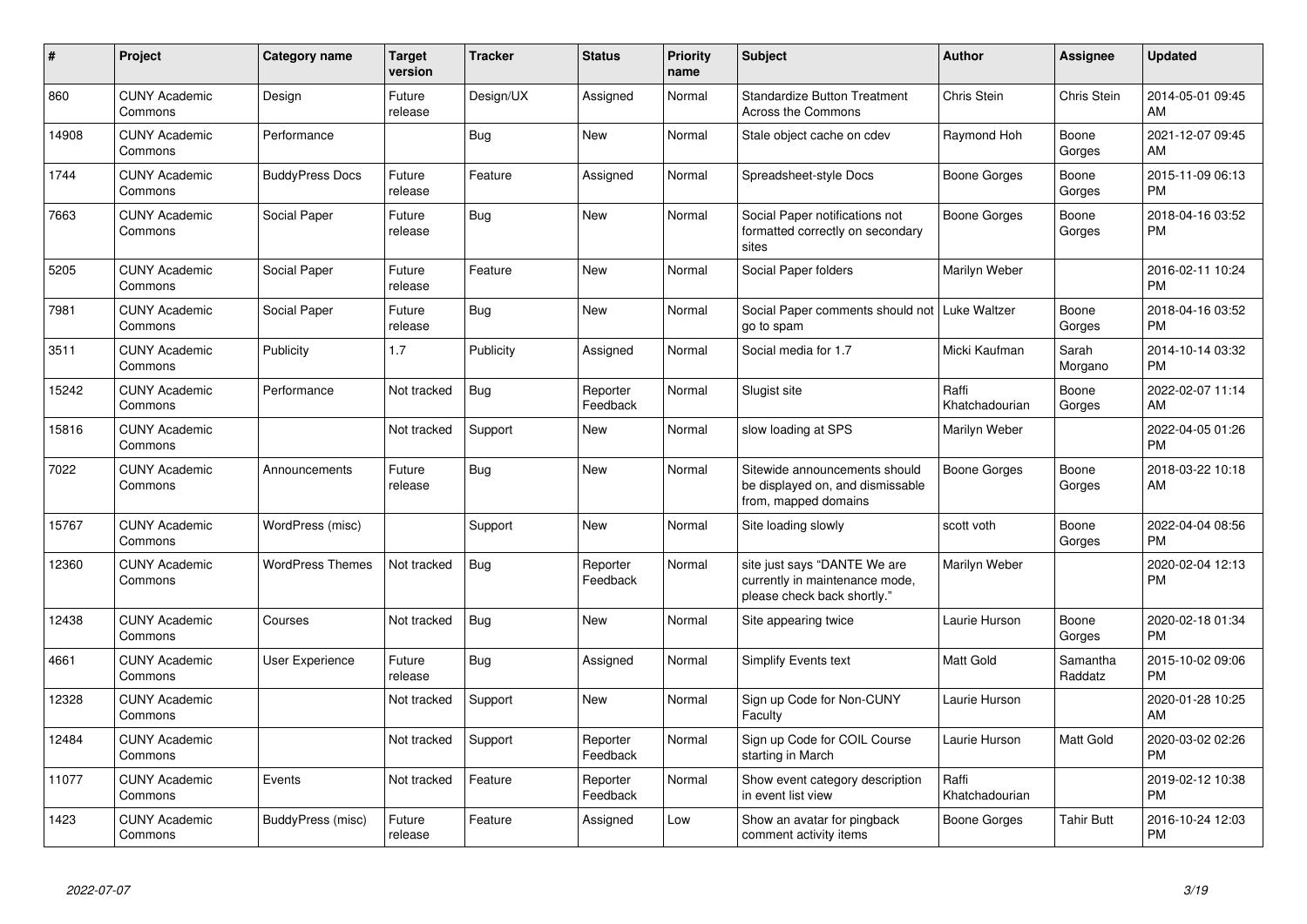| #     | Project                         | <b>Category name</b>           | <b>Target</b><br>version | <b>Tracker</b> | <b>Status</b>        | Priority<br>name | Subject                                                                     | Author                  | <b>Assignee</b>      | <b>Updated</b>                |
|-------|---------------------------------|--------------------------------|--------------------------|----------------|----------------------|------------------|-----------------------------------------------------------------------------|-------------------------|----------------------|-------------------------------|
| 6356  | <b>CUNY Academic</b><br>Commons | <b>WordPress Plugins</b>       | Future<br>release        | <b>Bug</b>     | Reporter<br>Feedback | Low              | Should Subscribe2 be<br>deprecated?                                         | Luke Waltzer            |                      | 2017-03-20 12:20<br><b>PM</b> |
| 1508  | <b>CUNY Academic</b><br>Commons | WordPress (misc)               | Future<br>release        | Feature        | Assigned             | Normal           | Share login cookies across<br>mapped domains                                | <b>Boone Gorges</b>     | Boone<br>Gorges      | 2012-07-02 12:12<br><b>PM</b> |
| 5052  | <b>CUNY Academic</b><br>Commons | Social Paper                   | Future<br>release        | Feature        | New                  | Low              | Sentence by sentence or line by<br>line comments (SP suggestion #3)         | Marilyn Weber           | Boone<br>Gorges      | 2016-02-11 10:24<br><b>PM</b> |
| 5053  | <b>CUNY Academic</b><br>Commons | Social Paper                   | Future<br>release        | Feature        | New                  | Low              | Scrollable menu to add readers<br>(SP suggestion #4)                        | Marilyn Weber           | Samantha<br>Raddatz  | 2016-04-21 05:21<br><b>PM</b> |
| 3230  | <b>CUNY Academic</b><br>Commons | Internal Tools and<br>Workflow | Not tracked              | Feature        | Assigned             | High             | Scripts for quicker<br>provisioning/updating of<br>development environments | <b>Boone Gorges</b>     | Boone<br>Gorges      | 2016-01-26 04:54<br><b>PM</b> |
| 12247 | <b>CUNY Academic</b><br>Commons | Publicity                      | Not tracked              | Support        | New                  | Normal           | Screenshot of First Commons<br>Homepage                                     | scott voth              | scott voth           | 2020-01-14 12:08<br><b>PM</b> |
| 16245 | <b>CUNY Academic</b><br>Commons | WordPress (misc)               |                          | <b>Bug</b>     | Reporter<br>Feedback | Normal           | Save Button missing on<br>WordPress Profile page                            | scott voth              | Raymond<br>Hoh       | 2022-06-16 03:09<br><b>PM</b> |
| 16335 | <b>CUNY Academic</b><br>Commons |                                |                          | Feature        | New                  | Normal           | Revisiting options and functions of<br>Creative Commons license widget      | Laurie Hurson           |                      | 2022-07-06 11:17<br>AM        |
| 3759  | <b>CUNY Academic</b><br>Commons | WordPress (misc)               | Future<br>release        | Feature        | Assigned             | Normal           | Review Interface for Adding Users<br>to Blogs                               | Matt Gold               | Boone<br>Gorges      | 2015-03-24 05:52<br><b>PM</b> |
| 15604 | <b>CUNY Academic</b><br>Commons | <b>Email Notifications</b>     | Future<br>release        | Feature        | Assigned             | Normal           | <b>Restructure Commons Group</b><br><b>Digest Email Messages</b>            | <b>Matt Gold</b>        | Boone<br>Gorges      | 2022-05-26 10:45<br>AM        |
| 2610  | <b>CUNY Academic</b><br>Commons | Group Invitations              | Future<br>release        | Feature        | Assigned             | Low              | Request: Custom invitation<br>message to group invites                      | local admin             | Boone<br>Gorges      | 2015-11-09 06:13<br><b>PM</b> |
| 3475  | <b>CUNY Academic</b><br>Commons | Events                         | Future<br>release        | Feature        | Assigned             | Normal           | Request to add plugin to<br>streamline room<br>booking/appointment booking  | Naomi Barrettara        | Boone<br>Gorges      | 2014-12-01 05:14<br><b>PM</b> |
| 16099 | <b>CUNY Academic</b><br>Commons |                                |                          | Support        | Reporter<br>Feedback | Normal           | request for Newsletter Glue                                                 | Marilyn Weber           |                      | 2022-05-13 12:14<br><b>PM</b> |
| 4070  | <b>CUNY Academic</b><br>Commons | Analytics                      | Not tracked              | Support        | Assigned             | Normal           | Request for JITP site analytics                                             | <b>Matt Gold</b>        | Seth Persons         | 2016-02-23 03:09<br><b>PM</b> |
| 9420  | <b>CUNY Academic</b><br>Commons | cuny.is                        | Not tracked              | Feature        | New                  | Normal           | Request for http://cuny.is/streams                                          | Raffi<br>Khatchadourian | Marilyn<br>Weber     | 2018-04-02 10:08<br>AM        |
| 16319 | <b>CUNY Academic</b><br>Commons | <b>WordPress Plugins</b>       | 2.0.3                    | <b>Bug</b>     | New                  | Normal           | Request for Events Calendar Pro<br>5.14.2 update                            | Raymond Hoh             | Raymond<br>Hoh       | 2022-07-01 04:16<br>PM        |
| 9979  | <b>CUNY Academic</b><br>Commons | <b>Email Notifications</b>     | Not tracked              | Bug            | Reporter<br>Feedback | Normal           | Reports of slow email activation<br>emails                                  | Matt Gold               | Boone<br>Gorges      | 2018-08-29 09:40<br>PM        |
| 8902  | <b>CUNY Academic</b><br>Commons | Design                         | Not tracked              | Feature        | Assigned             | Normal           | Report back on research on<br><b>BuddyPress themes</b>                      | <b>Matt Gold</b>        | <b>Michael Smith</b> | 2017-11-10 12:31<br><b>PM</b> |
| 5282  | <b>CUNY Academic</b><br>Commons | Social Paper                   | Future<br>release        | <b>Bug</b>     | New                  | Normal           | Replying via email directs to paper<br>but not individual comment.          | Marilyn Weber           | Raymond<br>Hoh       | 2016-03-02 01:48<br><b>PM</b> |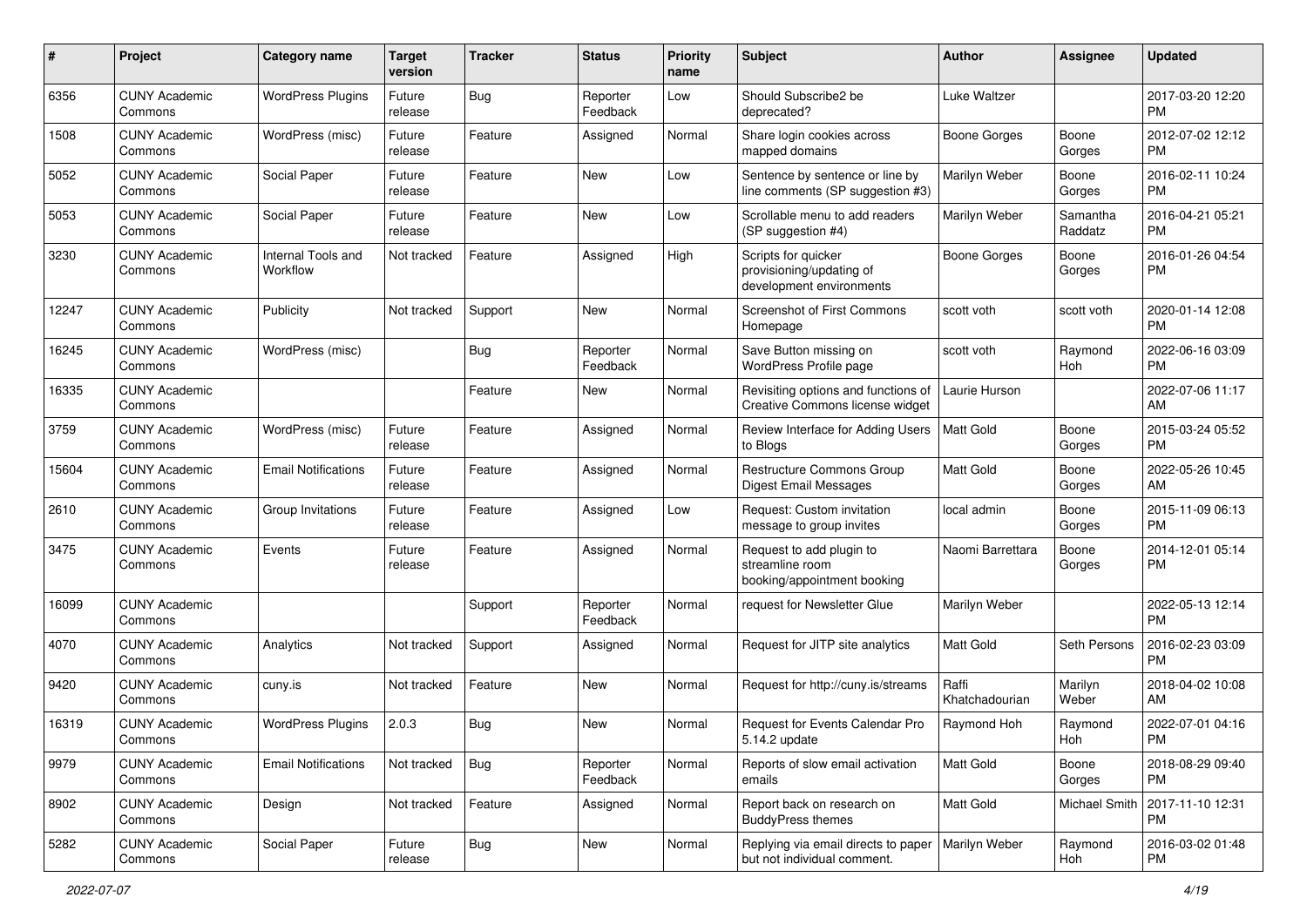| $\pmb{\#}$ | <b>Project</b>                  | Category name            | <b>Target</b><br>version | <b>Tracker</b> | <b>Status</b>        | <b>Priority</b><br>name | <b>Subject</b>                                                          | <b>Author</b>           | Assignee              | <b>Updated</b>                |
|------------|---------------------------------|--------------------------|--------------------------|----------------|----------------------|-------------------------|-------------------------------------------------------------------------|-------------------------|-----------------------|-------------------------------|
| 3577       | <b>CUNY Academic</b><br>Commons | My Commons               | Future<br>release        | Design/UX      | Assigned             | Normal                  | Replies to items in My Commons                                          | <b>Matt Gold</b>        | Raymond<br>Hoh        | 2015-04-09 05:19<br><b>PM</b> |
| 11496      | <b>CUNY Academic</b><br>Commons | <b>Public Portfolio</b>  | 1.15.2                   | Support        | New                  | Normal                  | Replace Twitter Icon on Member<br>Portfolio page                        | scott voth              | Boone<br>Gorges       | 2019-06-06 01:03<br><b>PM</b> |
| 1105       | <b>CUNY Academic</b><br>Commons | WordPress (misc)         | Future<br>release        | Feature        | Assigned             | Normal                  | Rephrase Blog Privacy Options                                           | Matt Gold               | Samantha<br>Raddatz   | 2015-11-09 06:19<br><b>PM</b> |
| 4388       | <b>CUNY Academic</b><br>Commons | WordPress (misc)         | Future<br>release        | <b>Bug</b>     | Assigned             | Normal                  | Repeated request for<br>authentication.                                 | Alice.Lynn<br>McMichael | Raymond<br>Hoh        | 2015-08-11 07:35<br><b>PM</b> |
| 16199      | <b>CUNY Academic</b><br>Commons | <b>Directories</b>       | 2.0.3                    | <b>Bug</b>     | New                  | Normal                  | Removed "Semester" Filter from<br><b>Courses Directory</b>              | Laurie Hurson           | Boone<br>Gorges       | 2022-06-29 11:32<br>AM        |
| 5826       | <b>CUNY Academic</b><br>Commons | <b>WordPress Plugins</b> | Future<br>release        | Support        | Reporter<br>Feedback | Normal                  | <b>Remove Subscription Options</b><br>plugin from directory             | Sarah Morgano           | Sarah<br>Morgano      | 2016-10-21 04:14<br><b>PM</b> |
| 16110      | <b>CUNY Academic</b><br>Commons |                          |                          | Support        | Reporter<br>Feedback | Normal                  | remove Creative Commons<br>license from pages?                          | Marilyn Weber           | Raymond<br><b>Hoh</b> | 2022-05-17 06:11<br><b>PM</b> |
| 10380      | <b>CUNY Academic</b><br>Commons | WordPress (misc)         | Future<br>release        | Feature        | In Progress          | Normal                  | Remove blacklisted plugins                                              | Boone Gorges            |                       | 2022-04-26 12:00<br><b>PM</b> |
| 3369       | <b>CUNY Academic</b><br>Commons | Reply By Email           | Not tracked              | Outreach       | Hold                 | Normal                  | Release reply by email to WP<br>plugin directory                        | Matt Gold               | Raymond<br>Hoh        | 2016-03-01 12:46<br><b>PM</b> |
| 15883      | <b>CUNY Academic</b><br>Commons |                          | 2.1.0                    | Feature        | New                  | Normal                  | Release BPGES update                                                    | <b>Boone Gorges</b>     | Boone<br>Gorges       | 2022-05-26 10:39<br>AM        |
| 16332      | <b>CUNY Academic</b><br>Commons |                          |                          | Feature        | <b>New</b>           | Normal                  | Refining the OER Tag: Remove<br>OER tag option from Creation<br>Process | Laurie Hurson           |                       | 2022-07-05 01:07<br><b>PM</b> |
| 1888       | <b>CUNY Academic</b><br>Commons | Home Page                | Future<br>release        | Feature        | Assigned             | Normal                  | Refactor BP MPO Activity Filter to<br>support proper pagination         | Sarah Morgano           | Boone<br>Gorges       | 2014-05-01 07:11<br><b>PM</b> |
| 2881       | <b>CUNY Academic</b><br>Commons | <b>Public Portfolio</b>  | Future<br>release        | Feature        | Assigned             | Normal                  | Redesign the UX for Profiles                                            | Chris Stein             | Chris Stein           | 2016-10-13 12:45<br><b>PM</b> |
| 8836       | <b>CUNY Academic</b><br>Commons | Blogs (BuddyPress)       | Future<br>release        | Feature        | Assigned             | Normal                  | Redesign site launch process                                            | Matt Gold               | Boone<br>Gorges       | 2019-10-03 02:49<br>PM        |
| 653        | <b>CUNY Academic</b><br>Commons | Group Blogs              | Future<br>release        | Feature        | Assigned             | Normal                  | Redesign Integration of Groups<br>and Blogs                             | <b>Matt Gold</b>        | Samantha<br>Raddatz   | 2015-11-09 05:40<br><b>PM</b> |
| 658        | <b>CUNY Academic</b><br>Commons | <b>WordPress Plugins</b> | Future<br>release        | Feature        | Assigned             | Normal                  | Rebulid Sitewide Tag Suggestion                                         | <b>Matt Gold</b>        | Boone<br>Gorges       | 2015-01-05 08:47<br><b>PM</b> |
| 8991       | <b>CUNY Academic</b><br>Commons | Reply By Email           | Not tracked              | Bug            | Hold                 | Normal                  | RBE duplicate email message<br>issue                                    | Matt Gold               | Raymond<br>Hoh        | 2018-02-18 08:53<br><b>PM</b> |
| 14842      | <b>CUNY Academic</b><br>Commons |                          | Not tracked              | Support        | Reporter<br>Feedback | Normal                  | Question about widgets and block<br>editor                              | Gina Cherry             |                       | 2021-10-06 03:01<br><b>PM</b> |
| 5316       | <b>CUNY Academic</b><br>Commons | User Experience          | Future<br>release        | Feature        | Assigned             | Normal                  | Prompt user email address<br>updates                                    | Matt Gold               | Stephen Real          | 2016-12-21 03:30<br><b>PM</b> |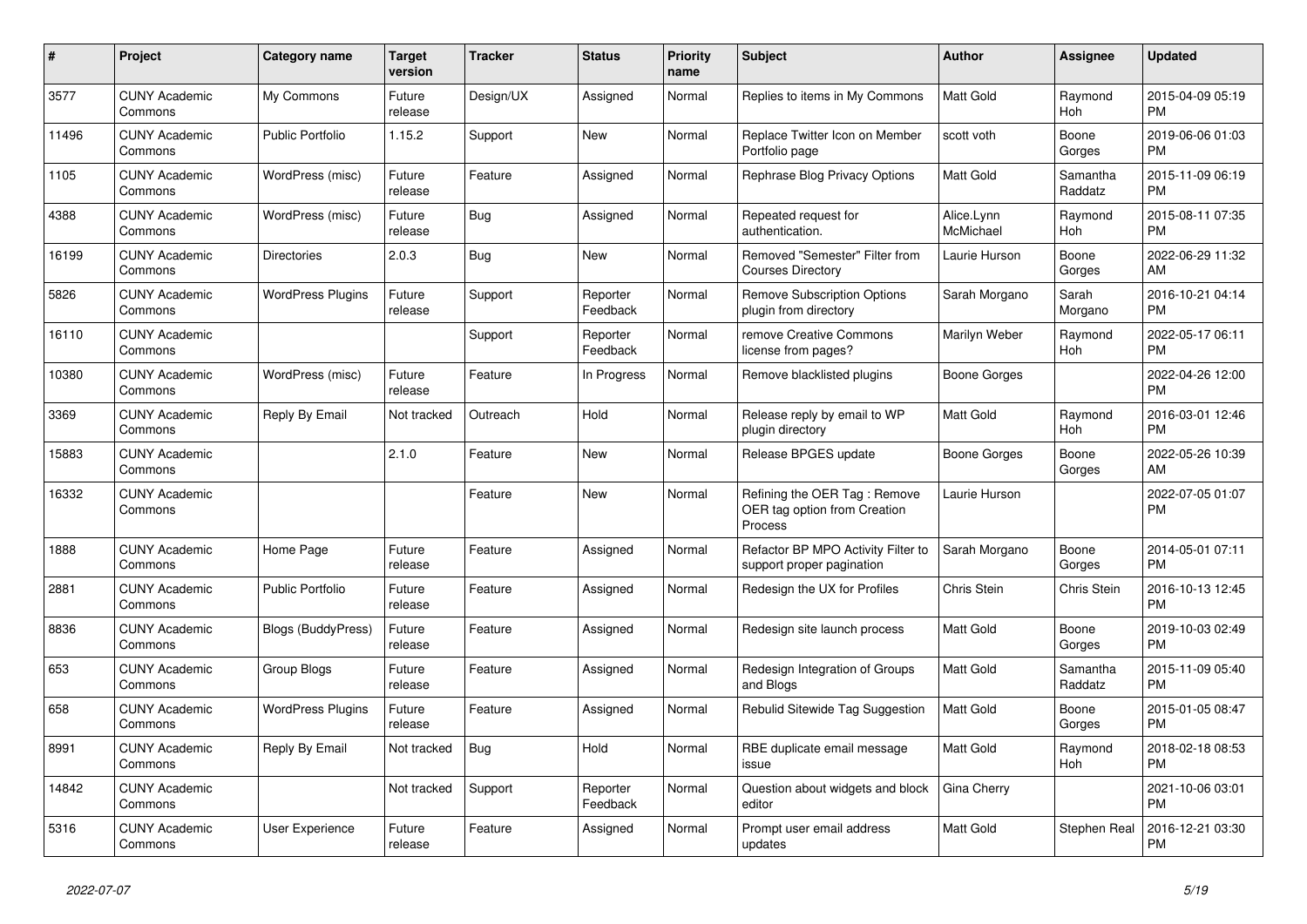| #     | <b>Project</b>                  | <b>Category name</b>        | <b>Target</b><br>version | <b>Tracker</b> | <b>Status</b>        | <b>Priority</b><br>name | <b>Subject</b>                                                      | <b>Author</b>        | Assignee            | <b>Updated</b>                |
|-------|---------------------------------|-----------------------------|--------------------------|----------------|----------------------|-------------------------|---------------------------------------------------------------------|----------------------|---------------------|-------------------------------|
| 4622  | <b>CUNY Academic</b><br>Commons | Public Portfolio            | Future<br>release        | Design/UX      | <b>New</b>           | Normal                  | <b>Profile Visibility Settings</b>                                  | Samantha Raddatz     | Samantha<br>Raddatz | 2015-09-21 12:18<br><b>PM</b> |
| 2325  | <b>CUNY Academic</b><br>Commons | BuddyPress (misc)           | Future<br>release        | Feature        | Assigned             | Low                     | Profile should have separate fields<br>for first/last names         | local admin          | Boone<br>Gorges     | 2015-11-09 06:09<br><b>PM</b> |
| 9060  | <b>CUNY Academic</b><br>Commons | Commons In A Box            | Not tracked              | Bug            | Hold                 | Normal                  | Problems with CBox image library<br>upload                          | Lisa Rhody           | Raymond<br>Hoh      | 2018-01-10 03:26<br><b>PM</b> |
| 15685 | <b>CUNY Academic</b><br>Commons |                             |                          | Support        | New                  | High                    | problem with chrome?                                                | Marilyn Weber        |                     | 2022-04-25 03:40<br><b>PM</b> |
| 13286 | <b>CUNY Academic</b><br>Commons |                             | Not tracked              | Support        | <b>New</b>           | Normal                  | problem connecting with<br>WordPress app                            | Marilyn Weber        | Raymond<br>Hoh      | 2020-09-08 11:16<br>AM        |
| 10580 | <b>CUNY Academic</b><br>Commons | Information<br>Architecture | Future<br>release        | Design/UX      | <b>New</b>           | Normal                  | Primary nav item review                                             | Boone Gorges         | Sara Cannon         | 2022-06-28 01:29<br><b>PM</b> |
| 14900 | <b>CUNY Academic</b><br>Commons |                             | Not tracked              | Support        | Reporter<br>Feedback | Normal                  | previous theme?                                                     | Marilyn Weber        |                     | 2021-10-25 10:31<br>AM        |
| 3090  | <b>CUNY Academic</b><br>Commons | Twitter page                | Future<br>release        | Feature        | Assigned             | Normal                  | Prevent Retweets from showing<br>up on Commons twitter page         | <b>Matt Gold</b>     | <b>Tahir Butt</b>   | 2016-10-24 11:31<br>AM        |
| 4986  | <b>CUNY Academic</b><br>Commons | ZenDesk                     | Not tracked              | Support        | Assigned             | Normal                  | Prepare documentation for<br>Zendesk re web widget                  | <b>Matt Gold</b>     | Samantha<br>Raddatz | 2016-02-25 03:09<br><b>PM</b> |
| 3506  | <b>CUNY Academic</b><br>Commons | Publicity                   | 1.7                      | Publicity      | <b>New</b>           | Normal                  | Prepare 1.7 email messaging                                         | Micki Kaufman        | Micki<br>Kaufman    | 2014-10-01 12:36<br><b>PM</b> |
| 13912 | <b>CUNY Academic</b><br>Commons |                             | Not tracked              | Feature        | Hold                 | Low                     | posting "missed schedule"                                           | Marilyn Weber        |                     | 2021-02-23 10:46<br>AM        |
| 10659 | <b>CUNY Academic</b><br>Commons | Group Forums                | Future<br>release        | Feature        | Assigned             | Normal                  | Post to multiple groups via email                                   | <b>Matt Gold</b>     | Raymond<br>Hoh      | 2018-11-15 12:54<br>AM        |
| 3510  | <b>CUNY Academic</b><br>Commons | Publicity                   | 1.7                      | Publicity      | Assigned             | Normal                  | Post on the News Blog re: 'My<br>Commons'                           | Micki Kaufman        | Sarah<br>Morgano    | 2014-10-15 11:18<br>AM        |
| 11771 | <b>CUNY Academic</b><br>Commons |                             | Not tracked              | Support        | Reporter<br>Feedback | Normal                  | post displays in sections                                           | Marilyn Weber        |                     | 2019-08-20 10:34<br>AM        |
| 3524  | <b>CUNY Academic</b><br>Commons | Documentation               | Not tracked              | Documentation  | Assigned             | Normal                  | Post describing all you can do<br>when starting up a new blog/group | <b>Matt Gold</b>     | scott voth          | 2014-10-04 12:56<br><b>PM</b> |
| 14629 | <b>CUNY Academic</b><br>Commons |                             | Not tracked              | Bug            | Reporter<br>Feedback | Normal                  | Possible Post Order Bug?                                            | <b>Syelle Graves</b> |                     | 2021-09-14 10:47<br>AM        |
| 11788 | <b>CUNY Academic</b><br>Commons | <b>WordPress Plugins</b>    | Future<br>release        | Support        | Reporter<br>Feedback | Normal                  | Plugin Request - Browse Aloud                                       | scott voth           |                     | 2019-09-24 08:42<br>AM        |
| 1562  | <b>CUNY Academic</b><br>Commons | <b>WordPress Plugins</b>    | Future<br>release        | Feature        | Assigned             | Low                     | Play with NYT Collaborative<br><b>Authoring Tool</b>                | <b>Matt Gold</b>     | Boone<br>Gorges     | 2015-01-05 08:47<br><b>PM</b> |
| 2612  | <b>CUNY Academic</b><br>Commons |                             | Not tracked              | Publicity      | Assigned             | Normal                  | Pinterest site for the Commons                                      | local admin          | Sarah<br>Morgano    | 2016-03-04 11:19<br>AM        |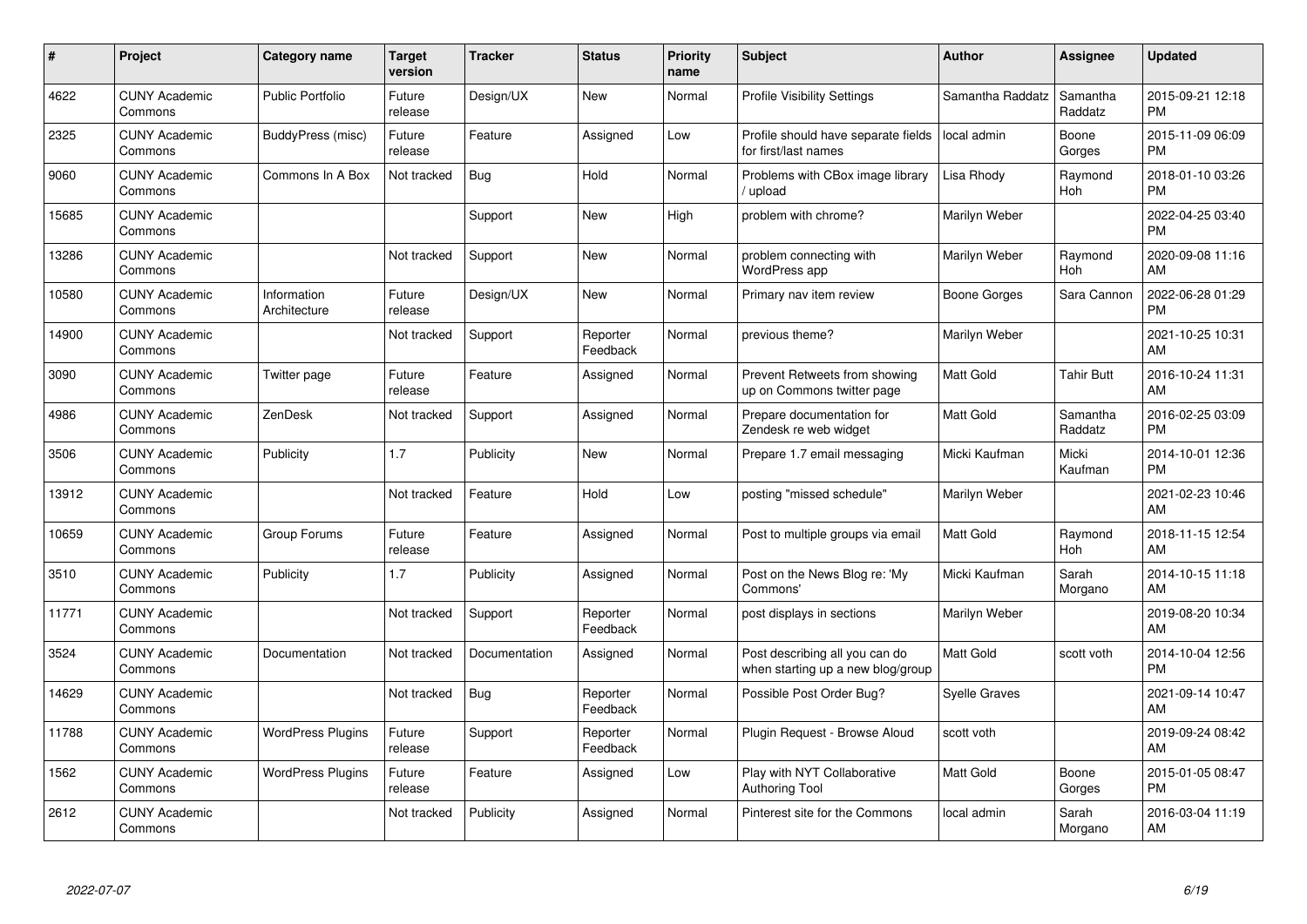| #     | Project                         | <b>Category name</b>           | <b>Target</b><br>version | <b>Tracker</b> | <b>Status</b>        | <b>Priority</b><br>name | <b>Subject</b>                                                      | Author                 | <b>Assignee</b>     | <b>Updated</b>                |
|-------|---------------------------------|--------------------------------|--------------------------|----------------|----------------------|-------------------------|---------------------------------------------------------------------|------------------------|---------------------|-------------------------------|
| 11971 | <b>CUNY Academic</b><br>Commons | <b>Email Notifications</b>     | Future<br>release        | <b>Bug</b>     | Reporter<br>Feedback | Low                     | Pictures obscured in emailed post<br>notifications                  | Marilyn Weber          | Raymond<br>Hoh      | 2019-11-21 01:14<br><b>PM</b> |
| 15194 | <b>CUNY Academic</b><br>Commons | Internal Tools and<br>Workflow | 2.1.0                    | Feature        | <b>New</b>           | Normal                  | PHPCS sniff for un-restored<br>switch_to_blog() calls               | Boone Gorges           | Jeremy Felt         | 2022-05-26 10:45<br>AM        |
| 8607  | <b>CUNY Academic</b><br>Commons |                                | Not tracked              | Support        | New                  | Normal                  | Paypal?                                                             | Marilyn Weber          | Matt Gold           | 2018-05-15 01:37<br><b>PM</b> |
| 14074 | <b>CUNY Academic</b><br>Commons | WordPress (misc)               | Not tracked              | Support        | Reporter<br>Feedback | Normal                  | page password protection problem                                    | Marilyn Weber          |                     | 2021-03-02 11:03<br>AM        |
| 8976  | <b>CUNY Academic</b><br>Commons | Reply By Email                 | Not tracked              | Feature        | Assigned             | Normal                  | Package RBE new topics posting?                                     | l Matt Gold            | Raymond<br>Hoh      | 2017-12-04 02:34<br><b>PM</b> |
| 3002  | <b>CUNY Academic</b><br>Commons | Search                         | Future<br>release        | Feature        | Assigned             | Normal                  | Overhaul CAC search by using<br>external search appliance           | Boone Gorges           | Boone<br>Gorges     | 2020-07-15 03:05<br><b>PM</b> |
| 10354 | <b>CUNY Academic</b><br>Commons | <b>Public Portfolio</b>        | Future<br>release        | Feature        | <b>New</b>           | Normal                  | Opt out of Having a Profile Page                                    | scott voth             | Chris Stein         | 2020-05-12 10:43<br>AM        |
| 5225  | <b>CUNY Academic</b><br>Commons | Registration                   | Future<br>release        | Feature        | Assigned             | Normal                  | On-boarding Issues                                                  | Luke Waltzer           | Samantha<br>Raddatz | 2016-02-12 02:58<br><b>PM</b> |
| 14475 | <b>CUNY Academic</b><br>Commons |                                | Not tracked              | Publicity      | New                  | Normal                  | <b>OER Showcase Page</b>                                            | Laurie Hurson          | Laurie Hurson       | 2021-09-14 10:46<br>AM        |
| 5317  | <b>CUNY Academic</b><br>Commons | <b>Group Blogs</b>             | Not tracked              | <b>Bug</b>     | Reporter<br>Feedback | Normal                  | Notifications of New Post Didn't<br>Come                            | <b>Luke Waltzer</b>    | Samantha<br>Raddatz | 2016-03-21 10:41<br><b>PM</b> |
| 12004 | <b>CUNY Academic</b><br>Commons |                                | Not tracked              | Support        | Reporter<br>Feedback | Normal                  | Notifications for spam blog<br>comments                             | Gina Cherry            | Raymond<br>Hoh      | 2019-11-01 12:05<br><b>PM</b> |
| 15045 | <b>CUNY Academic</b><br>Commons |                                |                          | Support        | New                  | Normal                  | no result for KCeL in the search<br>box on the commons              | Marilyn Weber          |                     | 2021-12-10 11:29<br>AM        |
| 12436 | <b>CUNY Academic</b><br>Commons |                                | Not tracked              | <b>Bug</b>     | Assigned             | Normal                  | Nightly system downtime                                             | Boone Gorges           |                     | 2020-08-01 09:30<br>AM        |
| 10262 | <b>CUNY Academic</b><br>Commons |                                | Not tracked              | Bug            | Reporter<br>Feedback | Normal                  | Newsletter Plugin: Broken Image<br>at Bottom of All Newsletters     | Mark Webb              | Raymond<br>Hoh      | 2018-08-30 05:17<br><b>PM</b> |
| 10678 | <b>CUNY Academic</b><br>Commons |                                | Not tracked              | <b>Bug</b>     | Reporter<br>Feedback | High                    | Newsletter Plugin Not Sending Out   Mark Webb<br><b>Newsletters</b> |                        | Boone<br>Gorges     | 2019-09-16 09:38<br><b>PM</b> |
| 4972  | <b>CUNY Academic</b><br>Commons | Analytics                      | Not tracked              | <b>Bug</b>     | New                  | Normal                  | <b>Newsletter Analytics</b>                                         | Stephen Real           | Matt Gold           | 2015-12-09 12:54<br><b>PM</b> |
| 15169 | <b>CUNY Academic</b><br>Commons |                                | 2.0.3                    | Support        | Reporter<br>Feedback | Normal                  | new Prelude website zipfiles for<br>custom theme and other files.   | Marilyn Weber          |                     | 2022-06-29 11:32<br>AM        |
| 16255 | <b>CUNY Academic</b><br>Commons | WordPress (misc)               |                          | Bug            | New                  | Normal                  | Need to define 'MULTISITE'<br>constant in wp-config.php             | Raymond Hoh            |                     | 2022-06-19 09:31<br>AM        |
| 11883 | <b>CUNY Academic</b><br>Commons | Help/Codex                     | Not tracked              | Support        | <b>New</b>           | Normal                  | Need Embedding Help Page<br>Update (Tableau)                        | <b>Anthony Wheeler</b> | scott voth          | 2019-09-24 08:49<br>AM        |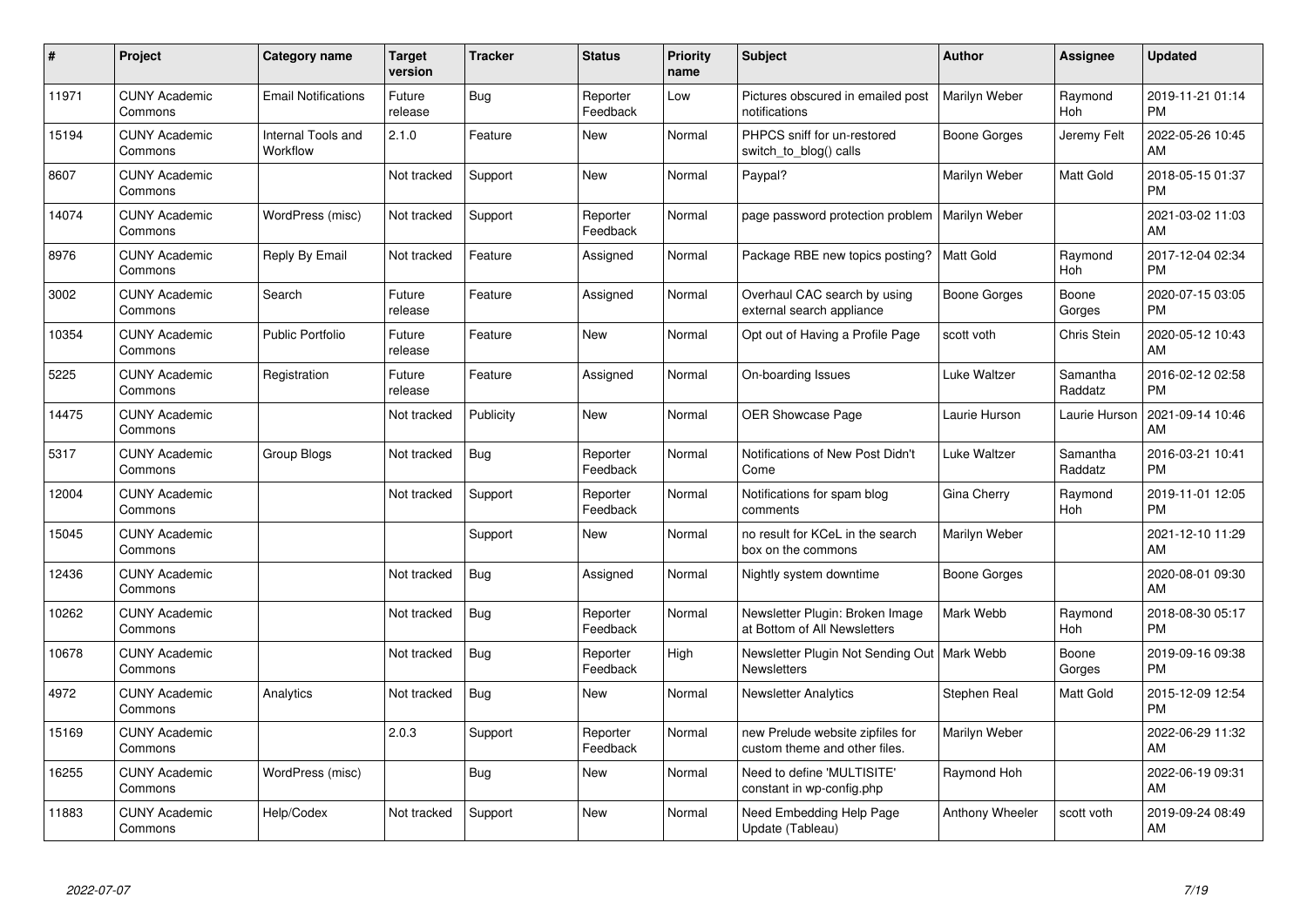| #     | Project                         | <b>Category name</b>           | <b>Target</b><br>version | <b>Tracker</b> | <b>Status</b>        | <b>Priority</b><br>name | <b>Subject</b>                                                   | Author              | <b>Assignee</b>     | <b>Updated</b>                |
|-------|---------------------------------|--------------------------------|--------------------------|----------------|----------------------|-------------------------|------------------------------------------------------------------|---------------------|---------------------|-------------------------------|
| 3419  | <b>CUNY Academic</b><br>Commons | Group Invitations              | 1.6.14                   | Bug            | Testing<br>Required  | Normal                  | Neatening the display of<br>messages on group requests           | <b>Matt Gold</b>    | Boone<br>Gorges     | 2014-09-01 09:29<br><b>PM</b> |
| 11968 | JustPublics@365<br>MediaCamp    |                                |                          | Feature        | New                  | Normal                  | Nanoscience Retractable Display<br>Unit                          | Donald Cherry       | Bonnie<br>Eissner   | 2021-02-19 08:50<br>AM        |
| 4535  | <b>CUNY Academic</b><br>Commons | My Commons                     | Future<br>release        | Bug            | <b>New</b>           | Low                     | My Commons filter issue                                          | scott voth          | Raymond<br>Hoh      | 2015-09-01 11:17<br>AM        |
| 3517  | <b>CUNY Academic</b><br>Commons | My Commons                     | Future<br>release        | Feature        | Assigned             | Normal                  | Mute/Unmute My Commons<br>updates                                | <b>Matt Gold</b>    | Raymond<br>Hoh      | 2015-11-09 01:19<br><b>PM</b> |
| 8992  | <b>NYCDH Community</b><br>Site  |                                |                          | Bug            | Assigned             | Normal                  | Multiple RBE error reports                                       | <b>Matt Gold</b>    | Raymond<br>Hoh      | 2017-12-11 05:43<br><b>PM</b> |
| 3580  | <b>CUNY Academic</b><br>Commons | <b>Group Blogs</b>             | Future<br>release        | Feature        | <b>New</b>           | Normal                  | Multiple blogs per group                                         | Boone Gorges        | Boone<br>Gorges     | 2018-02-20 02:02<br><b>PM</b> |
| 10839 | <b>CUNY Academic</b><br>Commons | About page                     | Not tracked              | Support        | New                  | Normal                  | <b>Mission Statement Needs</b><br>Revision                       | scott voth          | Matt Gold           | 2018-12-26 10:58<br>AM        |
| 11392 | <b>CUNY Academic</b><br>Commons |                                | Future<br>release        | Bug            | <b>New</b>           | Normal                  | Migrate users away from<br><b>StatPress</b>                      | Boone Gorges        |                     | 2019-04-23 03:53<br><b>PM</b> |
| 13891 | <b>CUNY Academic</b><br>Commons | Internal Tools and<br>Workflow | 2.1.0                    | Feature        | <b>New</b>           | Normal                  | Migrate automated linting to<br>GitHub Actions                   | <b>Boone Gorges</b> | Jeremy Felt         | 2022-06-29 11:13<br>AM        |
| 585   | <b>CUNY Academic</b><br>Commons | Group Forums                   | Future<br>release        | Feature        | Assigned             | Normal                  | Merge Forum Topics                                               | Sarah Morgano       | Boone<br>Gorges     | 2011-07-06 04:11<br><b>PM</b> |
| 10794 | <b>CUNY Academic</b><br>Commons | Performance                    | Not tracked              | Bug            | <b>New</b>           | Normal                  | Memcached connection<br>occasionally breaks                      | Boone Gorges        | Boone<br>Gorges     | 2018-12-06 03:30<br>PM        |
| 15757 | <b>CUNY Academic</b><br>Commons |                                |                          | <b>Bug</b>     | <b>New</b>           | Normal                  | Members # do not match                                           | Laurie Hurson       |                     | 2022-03-30 04:52<br><b>PM</b> |
| 6995  | <b>CUNY Academic</b><br>Commons | Home Page                      | Not tracked              | Bug            | Assigned             | Normal                  | member filter on homepage not<br>working                         | <b>Matt Gold</b>    | Raymond<br>Hoh      | 2016-12-11 09:46<br><b>PM</b> |
| 1983  | <b>CUNY Academic</b><br>Commons | Home Page                      | Future<br>release        | Feature        | Assigned             | Low                     | Media Library integration with<br>Featured Content plugin        | Boone Gorges        | Dominic<br>Giglio   | 2014-03-17 10:34<br>AM        |
| 2618  | <b>NYCDH Community</b><br>Site  |                                |                          | Bug            | Assigned             | Low                     | Mark blogs as spam when created<br>by users marked as spam       | Matt Gold           | Boone<br>Gorges     | 2013-06-09 11:38<br><b>PM</b> |
| 14496 | <b>CUNY Academic</b><br>Commons | Domain Mapping                 | Future<br>release        | Bug            | <b>New</b>           | Normal                  | Mapped domain SSO uses<br>third-party cookies                    | Raymond Hoh         | Raymond<br>Hoh      | 2021-05-24 04:03<br><b>PM</b> |
| 5050  | <b>CUNY Academic</b><br>Commons | Social Paper                   | Future<br>release        | Feature        | <b>New</b>           | Low                     | Making comments visible in SP<br>editing mode (SP suggestion #1) | Marilyn Weber       | Samantha<br>Raddatz | 2019-09-17 11:10<br><b>PM</b> |
| 58    | <b>CUNY Academic</b><br>Commons | BuddyPress (misc)              | Future<br>release        | Feature        | Assigned             | Low                     | Make member search sortable by<br>last name                      | Roberta Brody       | Boone<br>Gorges     | 2010-08-26 02:38<br><b>PM</b> |
| 7115  | <b>CUNY Academic</b><br>Commons | Groups (misc)                  | Future<br>release        | Feature        | Reporter<br>Feedback | Normal                  | make licensing info clear during<br>group creation               | <b>Matt Gold</b>    | Raymond<br>Hoh      | 2020-12-08 11:32<br>AM        |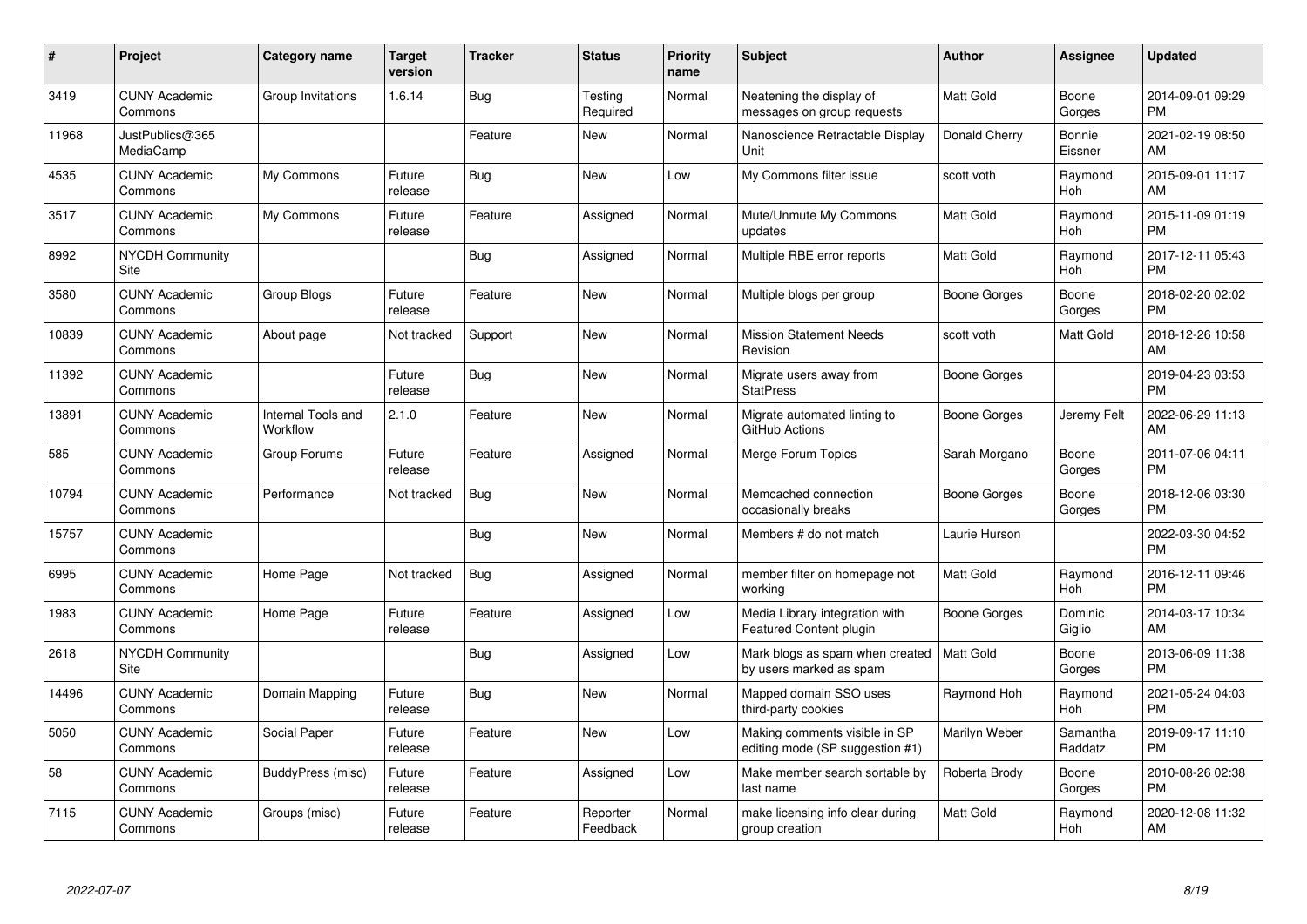| #     | Project                         | <b>Category name</b>     | <b>Target</b><br>version | <b>Tracker</b> | <b>Status</b>        | <b>Priority</b><br>name | <b>Subject</b>                                                                                                                               | Author                  | <b>Assignee</b>     | <b>Updated</b>                |
|-------|---------------------------------|--------------------------|--------------------------|----------------|----------------------|-------------------------|----------------------------------------------------------------------------------------------------------------------------------------------|-------------------------|---------------------|-------------------------------|
| 6389  | <b>CUNY Academic</b><br>Commons | <b>BuddyPress Docs</b>   | Future<br>release        | Feature        | <b>New</b>           | Low                     | Make Discussion Area Visible<br>When Editing a Doc                                                                                           | Luke Waltzer            | Boone<br>Gorges     | 2016-10-21 04:16<br>PM        |
| 1422  | <b>CUNY Academic</b><br>Commons | <b>BuddyPress Docs</b>   | Future<br>release        | Feature        | Assigned             | Normal                  | Make "created Doc" activity icons<br>non-mini                                                                                                | <b>Boone Gorges</b>     | Boone<br>Gorges     | 2015-11-09 05:48<br><b>PM</b> |
| 11531 | <b>CUNY Academic</b><br>Commons | Events                   | Future<br>release        | Feature        | <b>New</b>           | Normal                  | Main Events calendar should<br>include non-public events that user<br>has access to                                                          | scott voth              | Boone<br>Gorges     | 2019-06-11 10:00<br>AM        |
| 8900  | <b>CUNY Academic</b><br>Commons | Accessibility            | Future<br>release        | Feature        | Assigned             | Normal                  | Look into tools to enforce<br>accessibility in WP environment                                                                                | <b>Matt Gold</b>        | Boone<br>Gorges     | 2022-04-26 11:59<br>AM        |
| 5268  | <b>CUNY Academic</b><br>Commons | Group Forums             | Future<br>release        | Bug            | Assigned             | Normal                  | Long-time to post to multiple<br>groups                                                                                                      | Luke Waltzer            | Daniel Jones        | 2016-09-07 06:31<br><b>PM</b> |
| 5679  | <b>CUNY Academic</b><br>Commons | Analytics                | Not tracked              | Feature        | <b>New</b>           | Normal                  | Logged In Users for GA                                                                                                                       | Valerie Townsend        | Valerie<br>Townsend | 2016-06-11 09:49<br>AM        |
| 3565  | <b>CUNY Academic</b><br>Commons | My Commons               | Not tracked              | Documentation  | <b>New</b>           | Normal                  | Load Newest inconsistencies                                                                                                                  | Chris Stein             | scott voth          | 2015-11-09 01:16<br><b>PM</b> |
| 377   | <b>CUNY Academic</b><br>Commons | BuddyPress (misc)        | Future<br>release        | Feature        | Assigned             | Normal                  | Like buttons                                                                                                                                 | <b>Matt Gold</b>        | Boone<br>Gorges     | 2010-11-16 05:13<br><b>PM</b> |
| 13370 | <b>CUNY Academic</b><br>Commons | Group Library            | Future<br>release        | Feature        | <b>New</b>           | Normal                  | Library bulk deletion and folder<br>editing                                                                                                  | Colin McDonald          | Boone<br>Gorges     | 2020-10-13 10:41<br>AM        |
| 13048 | <b>CUNY Academic</b><br>Commons | Shortcodes and<br>embeds | Future<br>release        | Feature        | New                  | Normal                  | Jupyter Notebooks support                                                                                                                    | Boone Gorges            |                     | 2020-07-14 11:46<br>AM        |
| 9908  | <b>CUNY Academic</b><br>Commons |                          | Not tracked              | Feature        | <b>New</b>           | Normal                  | Is it possible to send email<br>updates to users (or an email<br>address not on the list) for only a<br>single page AFTER being<br>prompted? | <b>Michael Shields</b>  | scott voth          | 2018-06-11 01:34<br><b>PM</b> |
| 1456  | <b>CUNY Academic</b><br>Commons | Group Invitations        | Future<br>release        | Feature        | Reporter<br>Feedback | Low                     | Invite to Group Button from Profile<br>Field                                                                                                 | Matt Gold               | Samantha<br>Raddatz | 2015-11-09 05:59<br><b>PM</b> |
| 2577  | <b>NYCDH Community</b><br>Site  |                          |                          | Feature        | Assigned             | Low                     | Investigate Potential to Add Links<br>to the Forum                                                                                           | <b>Mark Newton</b>      | Alex Gil            | 2013-05-16 09:40<br><b>PM</b> |
| 11556 | <b>CUNY Academic</b><br>Commons | Courses                  | Not tracked              | <b>Bug</b>     | Reporter<br>Feedback | Normal                  | Instructor name given in course<br>listing                                                                                                   | Tom Harbison            |                     | 2019-06-25 04:12<br><b>PM</b> |
| 3768  | <b>CUNY Academic</b><br>Commons | <b>Public Portfolio</b>  | Future<br>release        | Feature        | Assigned             | Normal                  | Institutions/Past positions on<br>public portfolios                                                                                          | <b>Matt Gold</b>        | Boone<br>Gorges     | 2018-04-23 10:44<br>AM        |
| 16314 | <b>CUNY Academic</b><br>Commons | <b>WordPress Plugins</b> |                          | Feature        | New                  | Normal                  | Install Multicollab plug-in?                                                                                                                 | Raffi<br>Khatchadourian |                     | 2022-06-29 03:44<br><b>PM</b> |
| 9947  | <b>CUNY Academic</b><br>Commons | <b>WordPress Plugins</b> | Future<br>release        | Feature        | Reporter<br>Feedback | Normal                  | Install H5P quiz plugin                                                                                                                      | Matt Gold               | Boone<br>Gorges     | 2018-09-11 11:01<br>AM        |
| 3536  | <b>CUNY Academic</b><br>Commons | My Commons               | Future<br>release        | Feature        | Assigned             | Normal                  | Infinite Scroll on My Commons<br>page                                                                                                        | Matt Gold               | Raymond<br>Hoh      | 2015-04-13 04:42<br><b>PM</b> |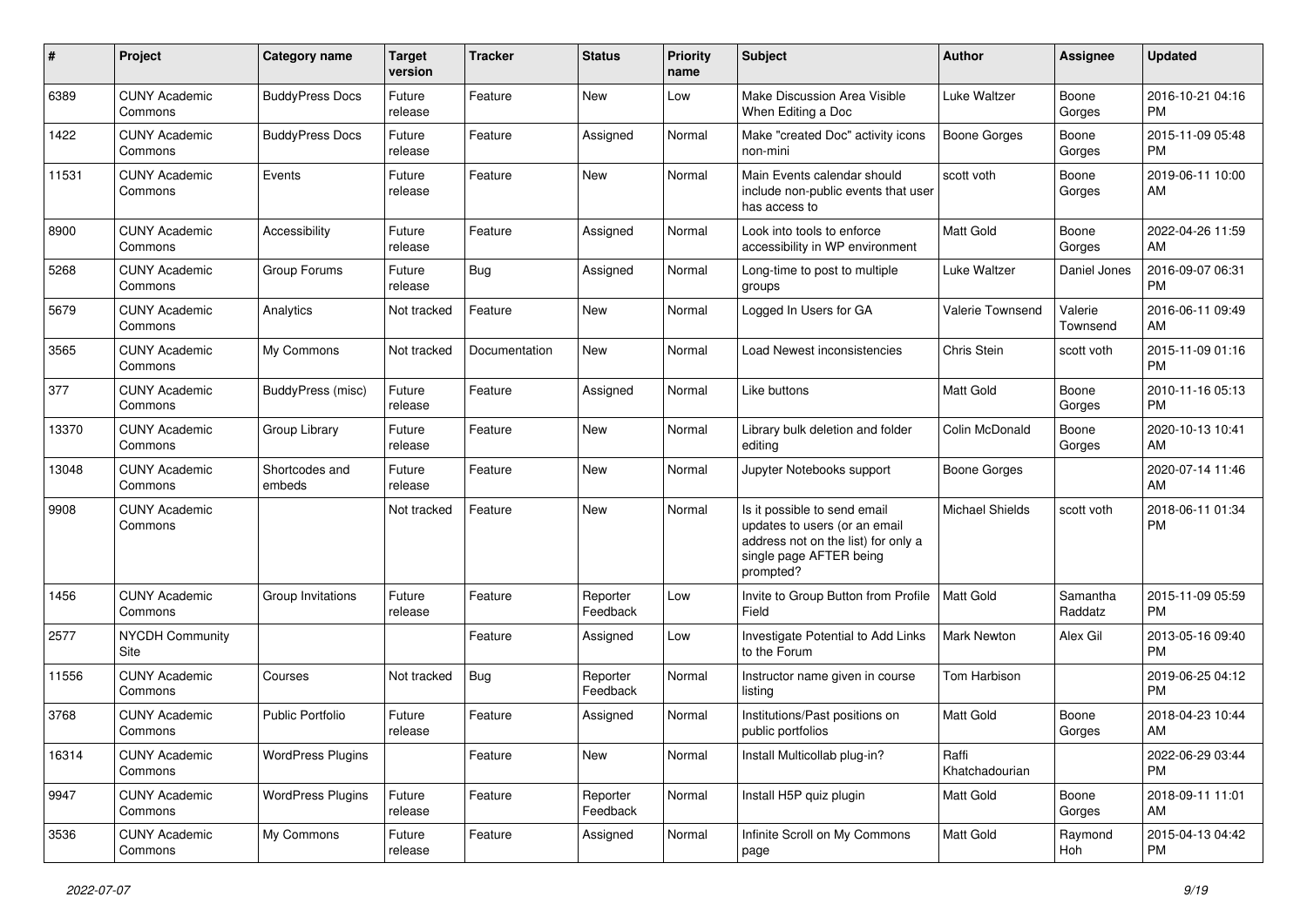| #     | Project                         | <b>Category name</b>       | <b>Target</b><br>version | <b>Tracker</b> | <b>Status</b>        | <b>Priority</b><br>name | <b>Subject</b>                                                                    | Author                  | <b>Assignee</b>     | <b>Updated</b>                |
|-------|---------------------------------|----------------------------|--------------------------|----------------|----------------------|-------------------------|-----------------------------------------------------------------------------------|-------------------------|---------------------|-------------------------------|
| 14792 | <b>CUNY Academic</b><br>Commons |                            |                          | <b>Bug</b>     | New                  | Normal                  | Inconsistent email notifications<br>from gravity forms                            | Raffi<br>Khatchadourian |                     | 2021-10-04 01:50<br><b>PM</b> |
| 435   | <b>CUNY Academic</b><br>Commons | BuddyPress (misc)          | Future<br>release        | Feature        | Assigned             | Normal                  | Include Avatar Images in Forum<br><b>Post Notification Emails</b>                 | Matt Gold               | Boone<br>Gorges     | 2010-12-08 12:40<br><b>PM</b> |
| 4903  | <b>CUNY Academic</b><br>Commons | Events                     | Future<br>release        | Design/UX      | Assigned             | Normal                  | Improving visual appearance of<br>event calendars                                 | Matt Gold               | Boone<br>Gorges     | 2016-10-13 11:51<br>AM        |
| 13358 | <b>CUNY Academic</b><br>Commons | Group Forums               | Future<br>release        | Feature        | New                  | Normal                  | Improved UI for group forum<br>threading settings                                 | <b>Boone Gorges</b>     | Raymond<br>Hoh      | 2021-11-19 12:27<br><b>PM</b> |
| 11834 | <b>CUNY Academic</b><br>Commons | <b>Group Files</b>         | Future<br>release        | Feature        | New                  | Normal                  | Improved tools for managing<br>group file folders                                 | <b>Boone Gorges</b>     | Sonja Leix          | 2019-09-06 03:55<br><b>PM</b> |
| 12091 | <b>CUNY Academic</b><br>Commons | <b>Group Files</b>         | Future<br>release        | Feature        | New                  | Normal                  | Improved pre-upload file validation<br>for bp-group-documents                     | Boone Gorges            | Boone<br>Gorges     | 2019-11-14 01:21<br><b>PM</b> |
| 12042 | <b>CUNY Academic</b><br>Commons | <b>Email Notifications</b> | Future<br>release        | Feature        | New                  | Normal                  | Improved error logging for BPGES<br>send queue                                    | <b>Boone Gorges</b>     | Boone<br>Gorges     | 2021-11-19 12:25<br><b>PM</b> |
| 3770  | <b>CUNY Academic</b><br>Commons | Public Portfolio           | Future<br>release        | Feature        | Assigned             | Normal                  | Improve Layout/Formatting of<br>Positions Area on Public Portfolios               | <b>Matt Gold</b>        | Chris Stein         | 2015-04-01 09:17<br><b>PM</b> |
| 2832  | <b>CUNY Academic</b><br>Commons | <b>Public Portfolio</b>    | Future<br>release        | Feature        | Assigned             | Normal                  | Improve interface for (not)<br>auto-linking profile fields                        | <b>Boone Gorges</b>     | Chris Stein         | 2015-01-05 08:52<br><b>PM</b> |
| 3048  | <b>CUNY Academic</b><br>Commons | <b>Public Portfolio</b>    | Future<br>release        | Feature        | New                  | Low                     | Images for rich text profile fields                                               | <b>Boone Gorges</b>     | Boone<br>Gorges     | 2014-02-19 12:56<br><b>PM</b> |
| 11131 | <b>CUNY Academic</b><br>Commons |                            | Future<br>release        | Feature        | Reporter<br>Feedback | Normal                  | Image Annotation Plugins                                                          | Laurie Hurson           |                     | 2019-02-26 11:33<br>AM        |
| 11879 | <b>CUNY Academic</b><br>Commons |                            | Not tracked              | <b>Bug</b>     | New                  | Normal                  | Hypothesis comments appearing<br>on multiple, different pdfs across<br>blogs      | Laurie Hurson           | Laurie Hurson       | 2019-09-19 02:39<br><b>PM</b> |
| 2013  | <b>CUNY Academic</b><br>Commons | <b>Public Portfolio</b>    | Future<br>release        | Feature        | Assigned             | Low                     | Have Profile Privacy Options show<br>up only for filled-in fields                 | Matt Gold               | Boone<br>Gorges     | 2015-11-09 06:09<br><b>PM</b> |
| 370   | <b>CUNY Academic</b><br>Commons | Registration               | Future<br>release        | Feature        | Assigned             | High                    | <b>Guest Accounts</b>                                                             | <b>Matt Gold</b>        | Matt Gold           | 2015-04-09 09:33<br><b>PM</b> |
| 308   | <b>CUNY Academic</b><br>Commons | Registration               | Future<br>release        | Feature        | New                  | Normal                  | Group recommendations for<br>signup process                                       | <b>Boone Gorges</b>     | Samantha<br>Raddatz | 2015-11-09 05:07<br><b>PM</b> |
| 1544  | <b>CUNY Academic</b><br>Commons | Groups (misc)              | Future<br>release        | Feature        | Reporter<br>Feedback | Normal                  | Group Filtering and Sorting                                                       | <b>Matt Gold</b>        | Chris Stein         | 2019-03-01 02:25<br><b>PM</b> |
| 4481  | <b>CUNY Academic</b><br>Commons | Events                     | Future<br>release        | Feature        | New                  | Normal                  | Group admins/mods should have<br>the ability to unlink an event from<br>the group | Boone Gorges            | Boone<br>Gorges     | 2017-04-24 03:53<br><b>PM</b> |
| 8498  | <b>CUNY Academic</b><br>Commons | <b>WordPress Plugins</b>   | Future<br>release        | Feature        | New                  | Low                     | <b>Gravity Forms Email Users</b>                                                  | Raffi<br>Khatchadourian | Matt Gold           | 2017-10-13 12:58<br><b>PM</b> |
| 6014  | <b>CUNY Academic</b><br>Commons | Publicity                  | Future<br>release        | Publicity      | Reporter<br>Feedback | Normal                  | Google search listing                                                             | Matt Gold               | Boone<br>Gorges     | 2016-09-21 03:48<br><b>PM</b> |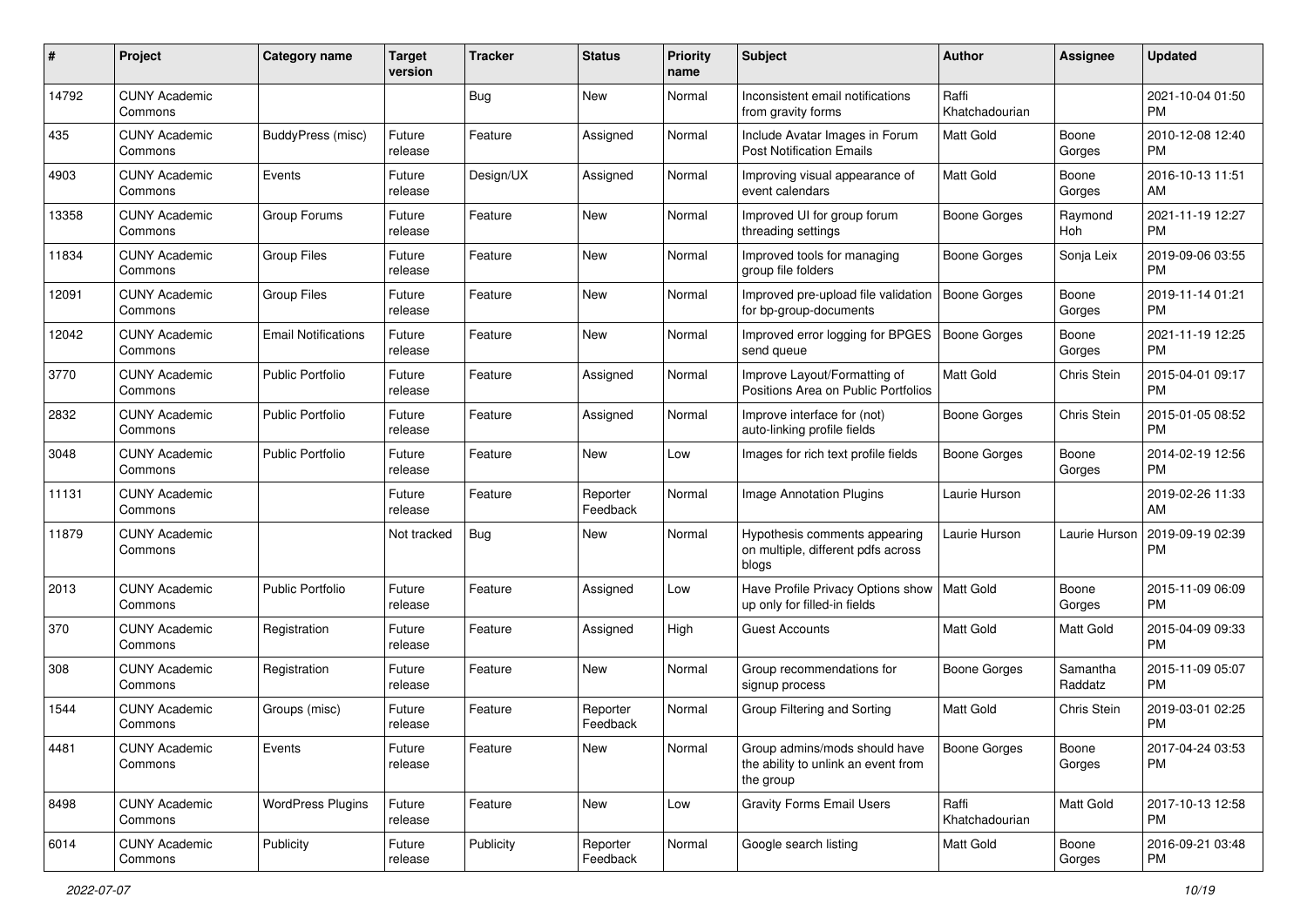| $\pmb{\#}$ | Project                         | <b>Category name</b>      | <b>Target</b><br>version | <b>Tracker</b> | <b>Status</b>        | <b>Priority</b><br>name | <b>Subject</b>                                                     | <b>Author</b>    | <b>Assignee</b>     | <b>Updated</b>                |
|------------|---------------------------------|---------------------------|--------------------------|----------------|----------------------|-------------------------|--------------------------------------------------------------------|------------------|---------------------|-------------------------------|
| 15210      | <b>CUNY Academic</b><br>Commons | Analytics                 | Not tracked              | Design/UX      | <b>New</b>           | Normal                  | Google Analytics improvements                                      | Colin McDonald   | Boone<br>Gorges     | 2022-05-24 10:47<br>AM        |
| 5397       | <b>CUNY Academic</b><br>Commons | Social Paper              | Future<br>release        | Feature        | <b>New</b>           | Normal                  | frustrating to have to<br>enable/disable in SP                     | Marilyn Weber    | Samantha<br>Raddatz | 2016-04-20 03:39<br><b>PM</b> |
| 310        | <b>CUNY Academic</b><br>Commons | BuddyPress (misc)         | Future<br>release        | Feature        | Assigned             | Low                     | Friend Request Email                                               | Matt Gold        | Samantha<br>Raddatz | 2015-11-09 05:08<br><b>PM</b> |
| 3059       | <b>CUNY Academic</b><br>Commons | Group Forums              | Future<br>release        | Design/UX      | <b>New</b>           | Normal                  | Forum Post Permissable Content<br><b>Explanatory Text</b>          | Chris Stein      | Chris Stein         | 2015-04-02 11:27<br>AM        |
| 13457      | <b>CUNY Academic</b><br>Commons | Group Forums              | 2.0.3                    | <b>Bug</b>     | <b>New</b>           | High                    | Forum post not sending<br>notifications                            | Filipa Calado    | Raymond<br>Hoh      | 2022-06-29 11:32<br>AM        |
| 13650      | <b>CUNY Academic</b><br>Commons | Group Library             | Future<br>release        | Feature        | New                  | Normal                  | Forum Attachments in Group<br>Library                              | Laurie Hurson    |                     | 2021-11-19 12:30<br><b>PM</b> |
| 6426       | <b>CUNY Academic</b><br>Commons | Spam/Spam<br>Prevention   | Future<br>release        | Feature        | Assigned             | Normal                  | Force captcha on all comments?                                     | Matt Gold        | <b>Tahir Butt</b>   | 2016-10-24 02:06<br><b>PM</b> |
| 3458       | <b>CUNY Academic</b><br>Commons | Groups (misc)             | Future<br>release        | Feature        | Assigned             | Normal                  | Filter Members of Group by<br>Campus                               | Michael Smith    | Samantha<br>Raddatz | 2014-09-26 08:32<br><b>PM</b> |
| 412        | <b>CUNY Academic</b><br>Commons | <b>WordPress Themes</b>   | Future<br>release        | Feature        | Assigned             | Normal                  | <b>Featured Themes</b>                                             | Matt Gold        | Dominic<br>Giglio   | 2015-01-05 08:44<br><b>PM</b> |
| 13199      | <b>CUNY Academic</b><br>Commons | Group Forums              | Future<br>release        | Feature        | <b>New</b>           | Normal                  | Favoring Groups over bbPress<br>plugin                             | Colin McDonald   | Colin<br>McDonald   | 2021-11-19 12:28<br>PM        |
| 8835       | <b>CUNY Academic</b><br>Commons | Blogs (BuddyPress)        | Future<br>release        | Feature        | New                  | Normal                  | Extend cuny.is shortlinks to sites                                 | Luke Waltzer     | Boone<br>Gorges     | 2022-04-26 11:59<br>AM        |
| 500        | <b>CUNY Academic</b><br>Commons | BuddyPress (misc)         | Future<br>release        | Feature        | Assigned             | Normal                  | <b>Export Group Data</b>                                           | Matt Gold        | Boone<br>Gorges     | 2010-12-19 12:09<br><b>PM</b> |
| 4235       | <b>CUNY Academic</b><br>Commons |                           | Not tracked              | Design/UX      | Assigned             | Normal                  | Explore user experience around<br>comments on forum topics vs docs | Matt Gold        | Samantha<br>Raddatz | 2015-07-21 10:23<br>AM        |
| 5581       | <b>CUNY Academic</b><br>Commons | Analytics                 | Future<br>release        | Feature        | Assigned             | Normal                  | <b>Explore alternatives to Google</b><br>Analytics                 | <b>Matt Gold</b> | Valerie<br>Townsend | 2020-04-17 03:12<br><b>PM</b> |
| 6078       | <b>CUNY Academic</b><br>Commons | <b>Blogs (BuddyPress)</b> | Future<br>release        | Feature        | New                  | Normal                  | <b>Explore Adding Network Blog</b><br>Metadata Plugin              | Luke Waltzer     | Luke Waltzer        | 2016-10-11 10:29<br><b>PM</b> |
| 6298       | <b>CUNY Academic</b><br>Commons | <b>User Experience</b>    | Not tracked              | Design/UX      | Assigned             | Normal                  | Examine data from survey                                           | <b>Matt Gold</b> | Margaret<br>Galvan  | 2016-10-14 12:16<br><b>PM</b> |
| 14398      | <b>CUNY Academic</b><br>Commons |                           | Not tracked              | Support        | Reporter<br>Feedback | Normal                  | Events plug-in notification problem   Marilyn Weber                |                  |                     | 2021-05-11 11:21<br>AM        |
| 11120      | <b>CUNY Academic</b><br>Commons | <b>WordPress Plugins</b>  | Not tracked              | Bug            | Reporter<br>Feedback | Normal                  | Events Manager Events Not<br>Showing Up                            | Mark Webb        |                     | 2019-02-27 04:10<br><b>PM</b> |
| 4438       | <b>CUNY Academic</b><br>Commons | Events                    | Future<br>release        | <b>Bug</b>     | Assigned             | Normal                  | Events Calendar - Export<br><b>Recurring Events</b>                | scott voth       | Daniel Jones        | 2016-05-23 04:25<br><b>PM</b> |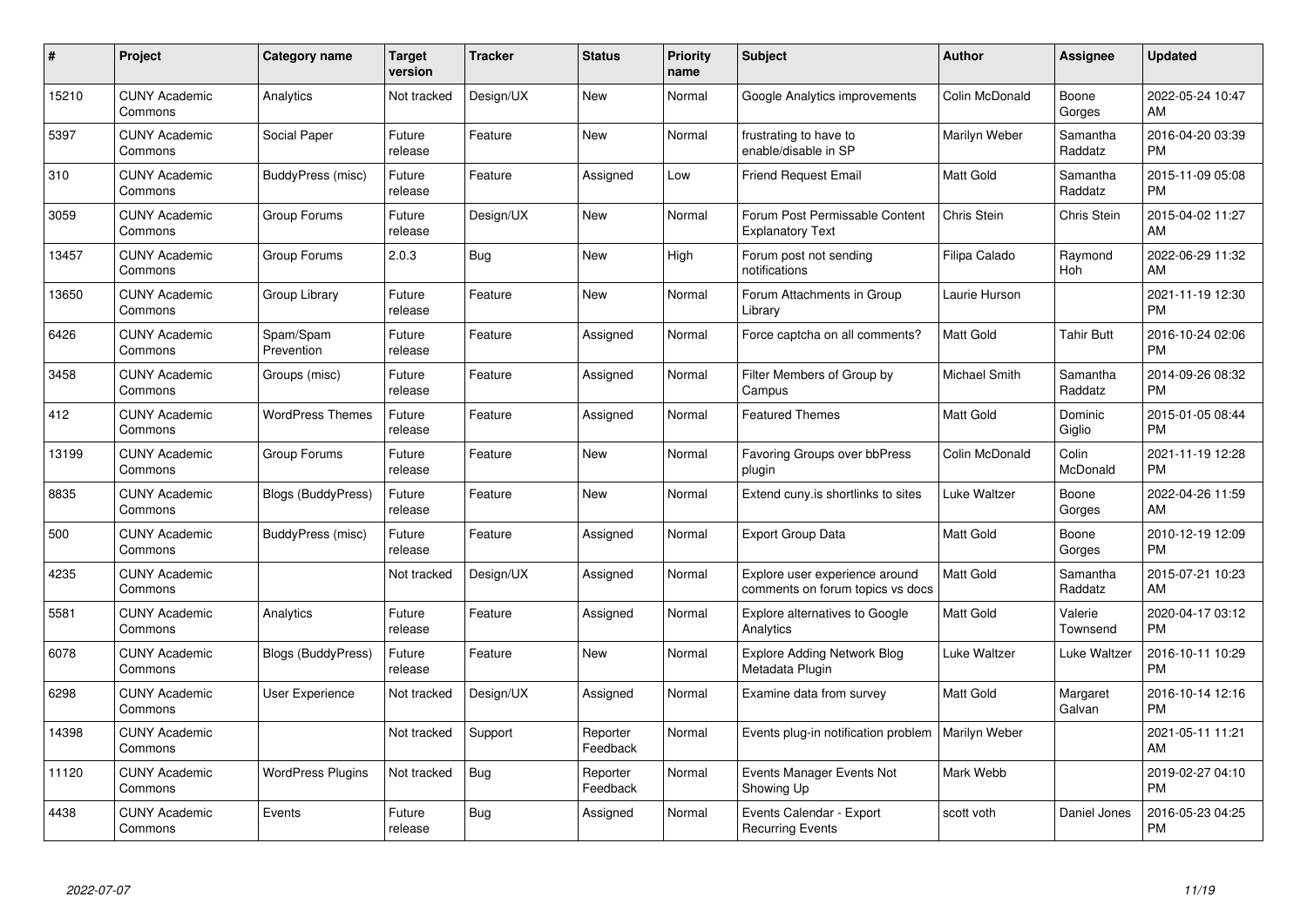| #     | Project                         | <b>Category name</b>     | Target<br>version | <b>Tracker</b> | <b>Status</b>        | <b>Priority</b><br>name | <b>Subject</b>                                                       | <b>Author</b>    | <b>Assignee</b>     | <b>Updated</b>                |
|-------|---------------------------------|--------------------------|-------------------|----------------|----------------------|-------------------------|----------------------------------------------------------------------|------------------|---------------------|-------------------------------|
| 5696  | <b>CUNY Academic</b><br>Commons | Events                   | Future<br>release | Feature        | Assigned             | Normal                  | Events Calendar - display options /<br>calendar aggregation          | l Matt Gold      | Boone<br>Gorges     | 2016-10-13 11:44<br>AM        |
| 15565 | <b>CUNY Academic</b><br>Commons |                          |                   | Support        | <b>New</b>           | Normal                  | Events - send updates to an email<br>listserv                        | Marilyn Weber    |                     | 2022-03-10 01:06<br><b>PM</b> |
| 4592  | <b>CUNY Academic</b><br>Commons | Events                   | Future<br>release | Design/UX      | <b>New</b>           | Normal                  | Event Creation - Venue Dropdown<br>Slow                              | Samantha Raddatz | Boone<br>Gorges     | 2015-09-14 04:56<br><b>PM</b> |
| 15655 | <b>CUNY Academic</b><br>Commons |                          | 2.0.3             | Support        | Reporter<br>Feedback | Normal                  | Event Aggregator plugin?                                             | Marilyn Weber    |                     | 2022-06-29 11:32<br>AM        |
| 11860 | <b>CUNY Academic</b><br>Commons | Registration             | Future<br>release | Feature        | <b>New</b>           | Normal                  | Ensure Students Are Aware They<br>Can Use Aliases At Registration    | scott voth       |                     | 2019-09-24 08:46<br>AM        |
| 4253  | <b>CUNY Academic</b><br>Commons | <b>Public Portfolio</b>  | Future<br>release | Design/UX      | New                  | Normal                  | Encourage users to add portfolio<br>content                          | Samantha Raddatz | Samantha<br>Raddatz | 2015-07-07 11:32<br>AM        |
| 12121 | <b>CUNY Academic</b><br>Commons | <b>WordPress Plugins</b> | 2.0.3             | Feature        | Reporter<br>Feedback | Normal                  | Embedding H5P Iframes on<br>Commons Site                             | Laurie Hurson    | Boone<br>Gorges     | 2022-06-29 11:32<br>AM        |
| 9289  | <b>CUNY Academic</b><br>Commons | <b>WordPress Plugins</b> | Future<br>release | <b>Bug</b>     | Reporter<br>Feedback | Normal                  | Email Users Plugin                                                   | Laurie Hurson    | Boone<br>Gorges     | 2018-10-24 12:34<br><b>PM</b> |
| 12382 | <b>CUNY Academic</b><br>Commons | Membership               | Not tracked       | Support        | <b>New</b>           | Normal                  | Email request change                                                 | Marilyn Weber    | Marilyn<br>Weber    | 2020-02-06 12:56<br><b>PM</b> |
| 9015  | <b>CUNY Academic</b><br>Commons | Groups (misc)            | Not tracked       | Outreach       | Assigned             | Normal                  | Email group admins the email<br>addresses of their groups            | <b>Matt Gold</b> | Matt Gold           | 2018-01-02 09:54<br>AM        |
| 14987 | <b>CUNY Academic</b><br>Commons | <b>WordPress Plugins</b> | Future<br>release | <b>Bug</b>     | <b>New</b>           | Normal                  | Elementor update causes<br>database freeze-up                        | Boone Gorges     | Boone<br>Gorges     | 2021-11-29 12:02<br><b>PM</b> |
| 12198 | <b>CUNY Academic</b><br>Commons |                          | Not tracked       | <b>Bug</b>     | Reporter<br>Feedback | Normal                  | Duplicate listing in My Sites                                        | Tom Harbison     |                     | 2019-12-09 05:50<br><b>PM</b> |
| 7928  | <b>CUNY Academic</b><br>Commons | Group Forums             | Not tracked       | <b>Bug</b>     | <b>New</b>           | Normal                  | Duplicate Forum post                                                 | Luke Waltzer     | Raymond<br>Hoh      | 2017-04-11 09:27<br><b>PM</b> |
| 3662  | <b>CUNY Academic</b><br>Commons | <b>SEO</b>               | Future<br>release | Feature        | Assigned             | Normal                  | Duplicate Content/SEO/Google<br>issues                               | Matt Gold        | Raymond<br>Hoh      | 2015-04-13 04:37<br><b>PM</b> |
| 497   | <b>CUNY Academic</b><br>Commons | <b>WordPress Plugins</b> | Future<br>release | Feature        | Assigned             | Normal                  | Drag and Drop Ordering on<br>Gallery Post Plugin                     | Matt Gold        | Ron Rennick         | 2015-11-09 06:18<br><b>PM</b> |
| 16092 | <b>CUNY Academic</b><br>Commons |                          | Future<br>release | Feature        | Hold                 | Normal                  | Don't show main site in Site<br>search results                       | Boone Gorges     | Boone<br>Gorges     | 2022-05-17 03:12<br><b>PM</b> |
| 11493 | <b>CUNY Academic</b><br>Commons | Domain Mapping           | Not tracked       | Support        | Reporter<br>Feedback | Normal                  | Domain Mapping Request - Talia<br>Schaffer                           | scott voth       | Matt Gold           | 2019-08-06 08:39<br>AM        |
| 9207  | <b>CUNY Academic</b><br>Commons |                          | Future<br>release | Support        | Reporter<br>Feedback | Normal                  | display dashboards made in<br>Tableau?                               | Marilyn Weber    | Boone<br>Gorges     | 2018-04-10 10:42<br>AM        |
| 14940 | <b>CUNY Academic</b><br>Commons |                          |                   | <b>Bug</b>     | <b>New</b>           | Normal                  | Discrepancy between Commons<br>profile "sites" and actual # of sites | Laurie Hurson    |                     | 2021-11-08 11:09<br>AM        |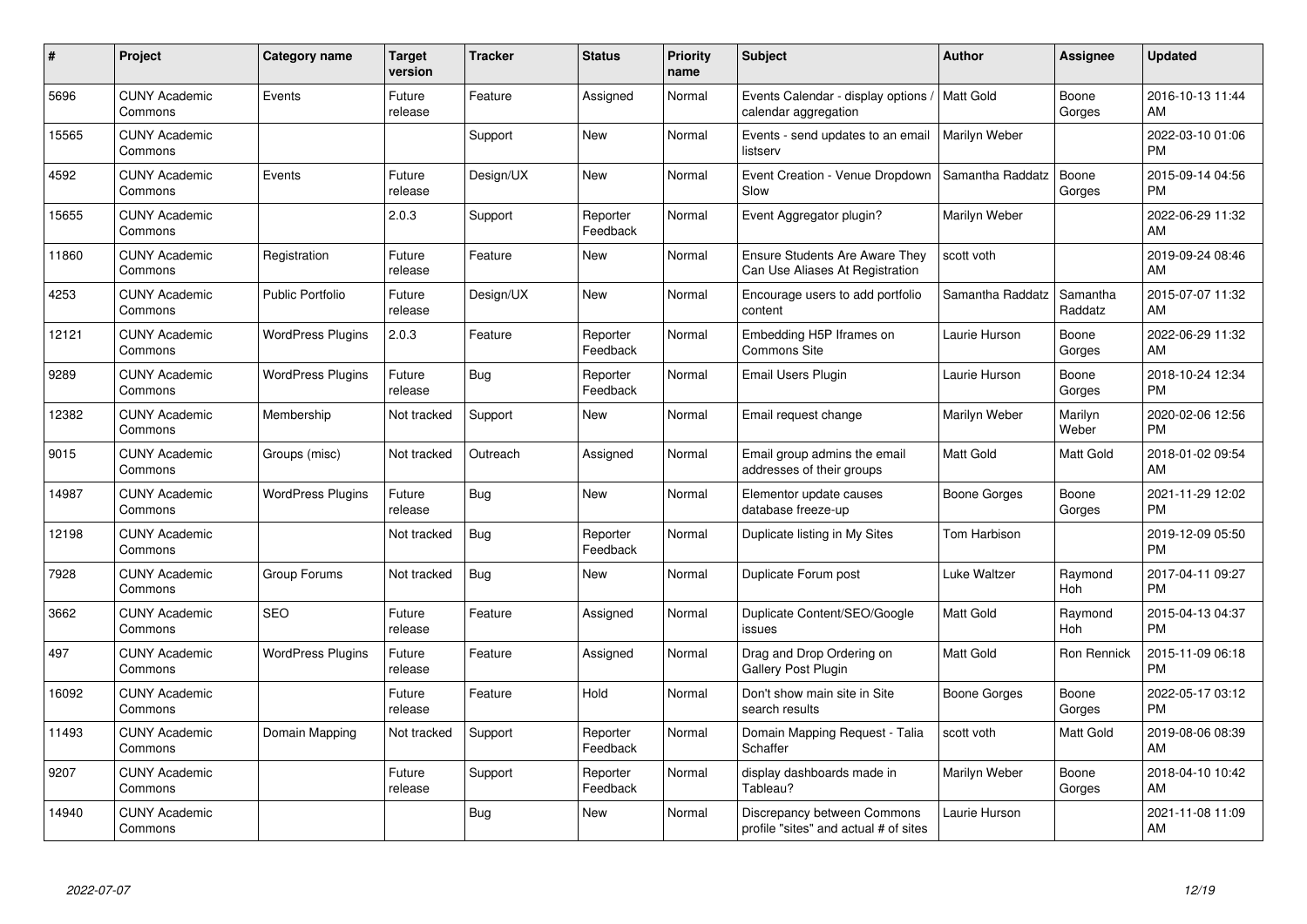| #     | Project                                                                 | <b>Category name</b>       | <b>Target</b><br>version | <b>Tracker</b> | <b>Status</b>        | <b>Priority</b><br>name | <b>Subject</b>                                                                | Author                  | <b>Assignee</b>     | <b>Updated</b>                |
|-------|-------------------------------------------------------------------------|----------------------------|--------------------------|----------------|----------------------|-------------------------|-------------------------------------------------------------------------------|-------------------------|---------------------|-------------------------------|
| 11386 | <b>CUNY Academic</b><br>Commons                                         | WordPress - Media          | Not tracked              | Support        | Reporter<br>Feedback | Normal                  | disappearing images                                                           | scott voth              | Boone<br>Gorges     | 2019-05-14 10:32<br>AM        |
| 5691  | <b>CUNY Academic</b><br>Commons                                         | <b>Blogs (BuddyPress)</b>  | Future<br>release        | <b>Bug</b>     | Assigned             | High                    | Differing numbers on Sites display                                            | <b>Matt Gold</b>        | Raymond<br>Hoh      | 2016-06-13 01:37<br><b>PM</b> |
| 15260 | <b>CUNY Academic</b><br>Commons                                         |                            |                          | Support        | Reporter<br>Feedback | Normal                  | Diacritical markings   European<br><b>Stages</b>                              | Marilyn Weber           |                     | 2022-02-04 08:16<br>AM        |
| 2754  | <b>CUNY Academic</b><br>Commons                                         | Design                     | Future<br>release        | Feature        | Assigned             | Normal                  | Determine strategy for CAC logo<br>handling in top header                     | Micki Kaufman           | Chris Stein         | 2015-01-05 08:53<br><b>PM</b> |
| 11509 | <b>CUNY Academic</b><br>Commons                                         |                            | Not tracked              | Support        | Reporter<br>Feedback | Normal                  | deleted Page causing a Menu<br>problem?                                       | Marilyn Weber           |                     | 2019-06-04 09:54<br>AM        |
| 13430 | <b>CUNY Academic</b><br>Commons                                         | Reply By Email             | Not tracked              | Bug            | New                  | Normal                  | Delay in RBE                                                                  | Luke Waltzer            | Raymond<br>Hoh      | 2020-10-13 11:16<br>AM        |
| 333   | <b>CUNY Academic</b><br>Commons                                         | <b>Email Notifications</b> | Future<br>release        | Feature        | Assigned             | Low                     | Delay Forum Notification Email<br>Delivery Until After Editing Period<br>Ends | <b>Matt Gold</b>        | Raymond<br>Hoh      | 2015-11-09 06:01<br><b>PM</b> |
| 6665  | <b>CUNY Academic</b><br>Commons                                         |                            | Not tracked              | Publicity      | New                  | Normal                  | Dead Link in 1.10 announcement<br>post                                        | Paige Dupont            | Stephen Real        | 2016-12-01 03:11<br><b>PM</b> |
| 3192  | <b>CUNY Academic</b><br>Commons                                         | Group Forums               | Future<br>release        | Feature        | Assigned             | Normal                  | Customizable forum views for<br>bbPress 2.x group forums                      | <b>Boone Gorges</b>     | Raymond<br>Hoh      | 2015-11-09 12:47<br><b>PM</b> |
| 13946 | <b>CUNY Academic</b><br>Commons                                         | <b>WordPress Plugins</b>   | 2.1.0                    | Support        | Assigned             | Normal                  | Custom Embed handler For<br>OneDrive files                                    | scott voth              | Raymond<br>Hoh      | 2022-05-26 10:46<br>AM        |
| 13328 | <b>CUNY Academic</b><br>Commons                                         | Group Forums               | Not tracked              | <b>Bug</b>     | Reporter<br>Feedback | Normal                  | cross-posting in two related<br>groups                                        | Marilyn Weber           | Raymond<br>Hoh      | 2020-09-15 10:39<br><b>PM</b> |
| 5183  | <b>CUNY Academic</b><br>Commons                                         | Social Paper               | Future<br>release        | Design/UX      | New                  | Normal                  | Creating a new paper when<br>viewing an existing paper                        | Raffi<br>Khatchadourian | Samantha<br>Raddatz | 2016-02-02 12:09<br><b>PM</b> |
| 14787 | <b>CUNY Academic</b><br>Commons                                         | <b>Plugin Packages</b>     | Future<br>release        | Feature        | New                  | Normal                  | Creating a "Design" plugin<br>package                                         | Laurie Hurson           | scott voth          | 2022-04-27 04:56<br><b>PM</b> |
| 287   | <b>CUNY Academic</b><br>Commons                                         | WordPress (misc)           | Future<br>release        | Feature        | Assigned             | Normal                  | Create troubleshooting tool for<br>account sign-up                            | <b>Matt Gold</b>        | Boone<br>Gorges     | 2015-11-09 06:17<br><b>PM</b> |
| 8440  | <b>CUNY Academic</b><br>Commons                                         | Onboarding                 | Not tracked              | Bug            | New                  | Normal                  | Create Test Email Accounts for<br><b>Onboarding Project</b>                   | Stephen Real            | Stephen Real        | 2017-08-01 09:49<br><b>PM</b> |
| 8666  | <b>CUNY Academic</b><br>Commons                                         | Teaching                   | Not tracked              | Documentation  | Assigned             | Normal                  | Create Teaching on the Commons<br>Resource Page                               | Matt Gold               | Laurie Hurson       | 2019-09-23 03:16<br><b>PM</b> |
| 10439 | <b>CUNY Academic</b><br>Commons                                         | Design                     | 2.1.0                    | Design/UX      | New                  | Normal                  | Create Style Guide for Commons                                                | Sonja Leix              | Sara Cannon         | 2022-06-28 01:43<br><b>PM</b> |
| 12062 | AD/O365 Transition<br>from NonMatric to<br><b>Matriculated Students</b> |                            |                          | Feature        | In Progress          | Normal                  | create solution and console project Emilio Rodriguez                          |                         | Emilio<br>Rodriguez | 2019-11-12 03:56<br><b>PM</b> |
| 3615  | <b>CUNY Academic</b><br>Commons                                         | Redmine                    | Not tracked              | Feature        | New                  | Low                     | Create Redmine issues via email                                               | Dominic Giglio          | Boone<br>Gorges     | 2017-11-16 11:36<br>AM        |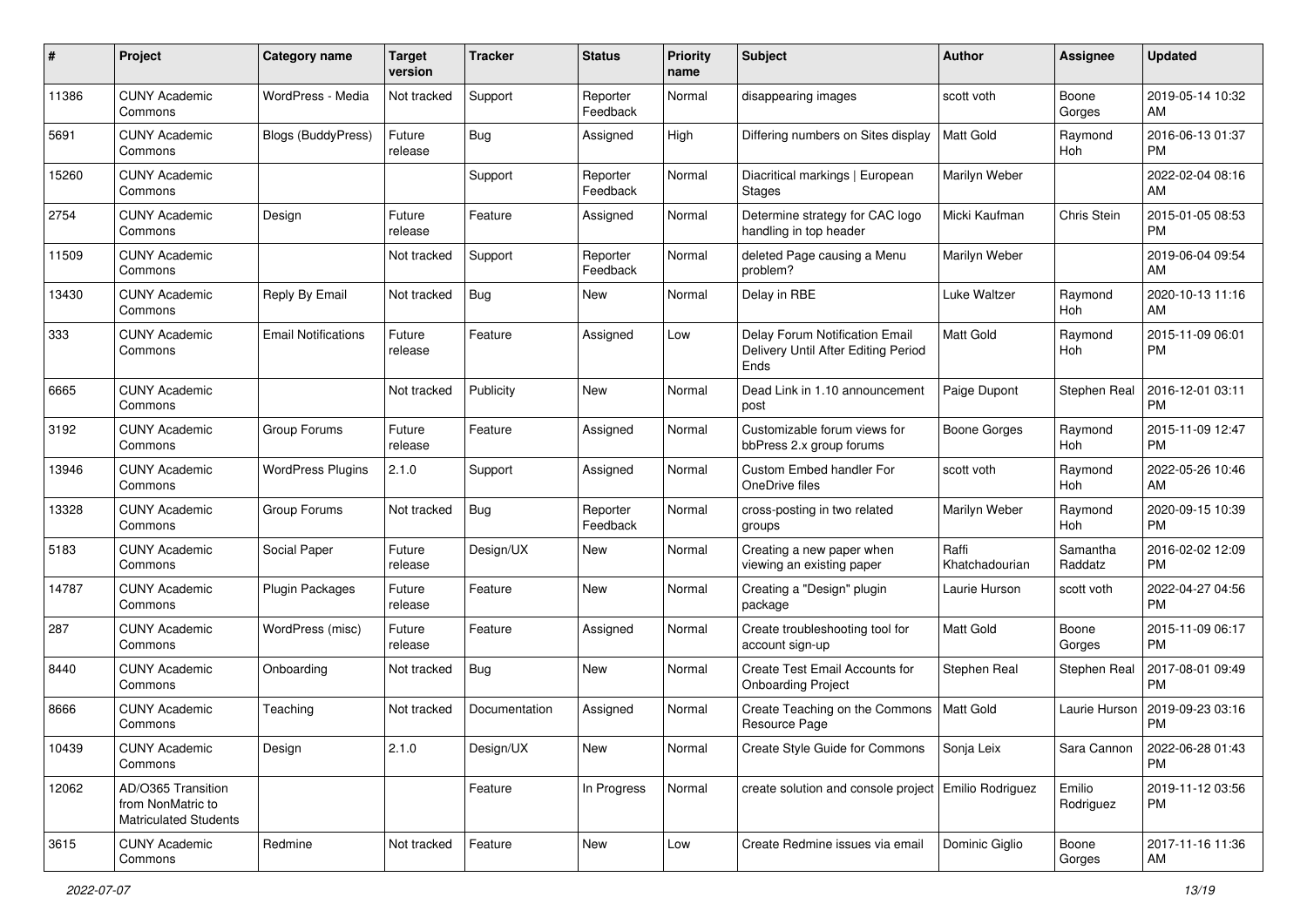| #     | Project                         | <b>Category name</b>    | <b>Target</b><br>version | <b>Tracker</b> | <b>Status</b> | <b>Priority</b><br>name | <b>Subject</b>                                                                            | Author           | <b>Assignee</b>    | <b>Updated</b>                |
|-------|---------------------------------|-------------------------|--------------------------|----------------|---------------|-------------------------|-------------------------------------------------------------------------------------------|------------------|--------------------|-------------------------------|
| 4053  | <b>CUNY Academic</b><br>Commons | Events                  | Future<br>release        | Feature        | Assigned      | Normal                  | Create new tab for past events                                                            | <b>Matt Gold</b> | Boone<br>Gorges    | 2015-05-12 02:10<br><b>PM</b> |
| 365   | <b>CUNY Academic</b><br>Commons | WordPress (misc)        | Future<br>release        | Feature        | Assigned      | Normal                  | <b>Create Mouseover Tooltips</b><br>throughout Site                                       | <b>Matt Gold</b> | <b>Chris Stein</b> | 2015-11-09 06:18<br><b>PM</b> |
| 636   | <b>CUNY Academic</b><br>Commons | WordPress (misc)        | Not tracked              | Support        | Assigned      | Normal                  | Create Lynda.com-like Table of<br><b>Contents for Prospective Tutorial</b><br>Screencasts | <b>Matt Gold</b> | scott voth         | 2016-02-23 03:12<br><b>PM</b> |
| 6115  | <b>CUNY Academic</b><br>Commons | Publicity               | Not tracked              | Feature        | Assigned      | Normal                  | create digital signage for GC                                                             | <b>Matt Gold</b> | scott voth         | 2016-10-11 10:09<br><b>PM</b> |
| 5955  | <b>CUNY Academic</b><br>Commons | Outreach                | Future<br>release        | Feature        | Assigned      | Normal                  | Create auto-newsletter for<br>commons members                                             | Matt Gold        | Luke Waltzer       | 2016-08-30 10:34<br>AM        |
| 3657  | <b>CUNY Academic</b><br>Commons | WordPress (misc)        | Not tracked              | Feature        | <b>New</b>    | Normal                  | Create alert for GC email<br>addresses                                                    | <b>Matt Gold</b> | Matt Gold          | 2016-04-14 11:29<br><b>PM</b> |
| 2753  | <b>CUNY Academic</b><br>Commons | <b>Public Portfolio</b> | Future<br>release        | Feature        | <b>New</b>    | Normal                  | Create actual actual tagification in<br>academic interests and other fields               | Micki Kaufman    | Boone<br>Gorges    | 2015-01-05 08:52<br><b>PM</b> |
| 3080  | <b>CUNY Academic</b><br>Commons | <b>Group Files</b>      | Future<br>release        | Feature        | Assigned      | Low                     | Create a system to keep track of<br>file changes                                          | <b>Matt Gold</b> | Boone<br>Gorges    | 2014-02-26 10:04<br><b>PM</b> |
| 9643  | <b>CUNY Academic</b><br>Commons | Publicity               | Not tracked              | Feature        | New           | Normal                  | Create a page on the Commons<br>for logos etc.                                            | Stephen Real     | Stephen Real       | 2018-04-24 10:53<br>AM        |
| 8837  | <b>CUNY Academic</b><br>Commons |                         | Not tracked              | Feature        | Assigned      | Normal                  | Create a form to request info from<br>people requesting premium<br>themes and plugins     | Matt Gold        | Marilyn<br>Weber   | 2017-11-14 03:35<br><b>PM</b> |
| 3509  | <b>CUNY Academic</b><br>Commons | Publicity               | 1.7                      | Publicity      | New           | Normal                  | Create 1.7 digital signage imagery                                                        | Micki Kaufman    | Marilyn<br>Weber   | 2014-10-01 12:40<br><b>PM</b> |
| 4238  | <b>CUNY Academic</b><br>Commons | Events                  | Future<br>release        | Feature        | Assigned      | Normal                  | Copy Events to Other Groups?                                                              | <b>Matt Gold</b> | Boone<br>Gorges    | 2015-07-02 10:08<br>AM        |
| 13949 | <b>CUNY Academic</b><br>Commons |                         | Not tracked              | <b>Bug</b>     | New           | Normal                  | Continued debugging of runaway<br>MySQL connections                                       | <b>Matt Gold</b> | Boone<br>Gorges    | 2021-09-14 10:42<br>AM        |
| 599   | <b>CUNY Academic</b><br>Commons | BuddyPress (misc)       | Future<br>release        | Feature        | Assigned      | Normal                  | Consider adding rating plugins for<br><b>BuddyPress/BBPress</b>                           | <b>Matt Gold</b> | Boone<br>Gorges    | 2011-08-22 06:50<br><b>PM</b> |
| 8756  | <b>CUNY Academic</b><br>Commons | Group Blogs             | Future<br>release        | Feature        | Hold          | Normal                  | Connect multiple blogs to one<br>group?                                                   | <b>Matt Gold</b> | Boone<br>Gorges    | 2017-09-30 10:42<br>AM        |
| 6392  | <b>CUNY Academic</b><br>Commons | Group Forums            | Future<br>release        | Design/UX      | Assigned      | Low                     | Composition/Preview Panes in<br>Forum Posts                                               | Luke Waltzer     | Paige Dupont       | 2016-10-21 04:26<br><b>PM</b> |
| 940   | <b>CUNY Academic</b><br>Commons | Redmine                 | Future<br>release        | Feature        | Assigned      | Low                     | Communication with users after<br>releases                                                | <b>Matt Gold</b> | Dominic<br>Giglio  | 2012-09-09 04:36<br><b>PM</b> |
| 14936 | <b>CUNY Academic</b><br>Commons |                         |                          | Bug            | <b>New</b>    | Normal                  | Commons websites blocked by<br>SPS campus network                                         | Laurie Hurson    |                    | 2021-11-03 03:57<br><b>PM</b> |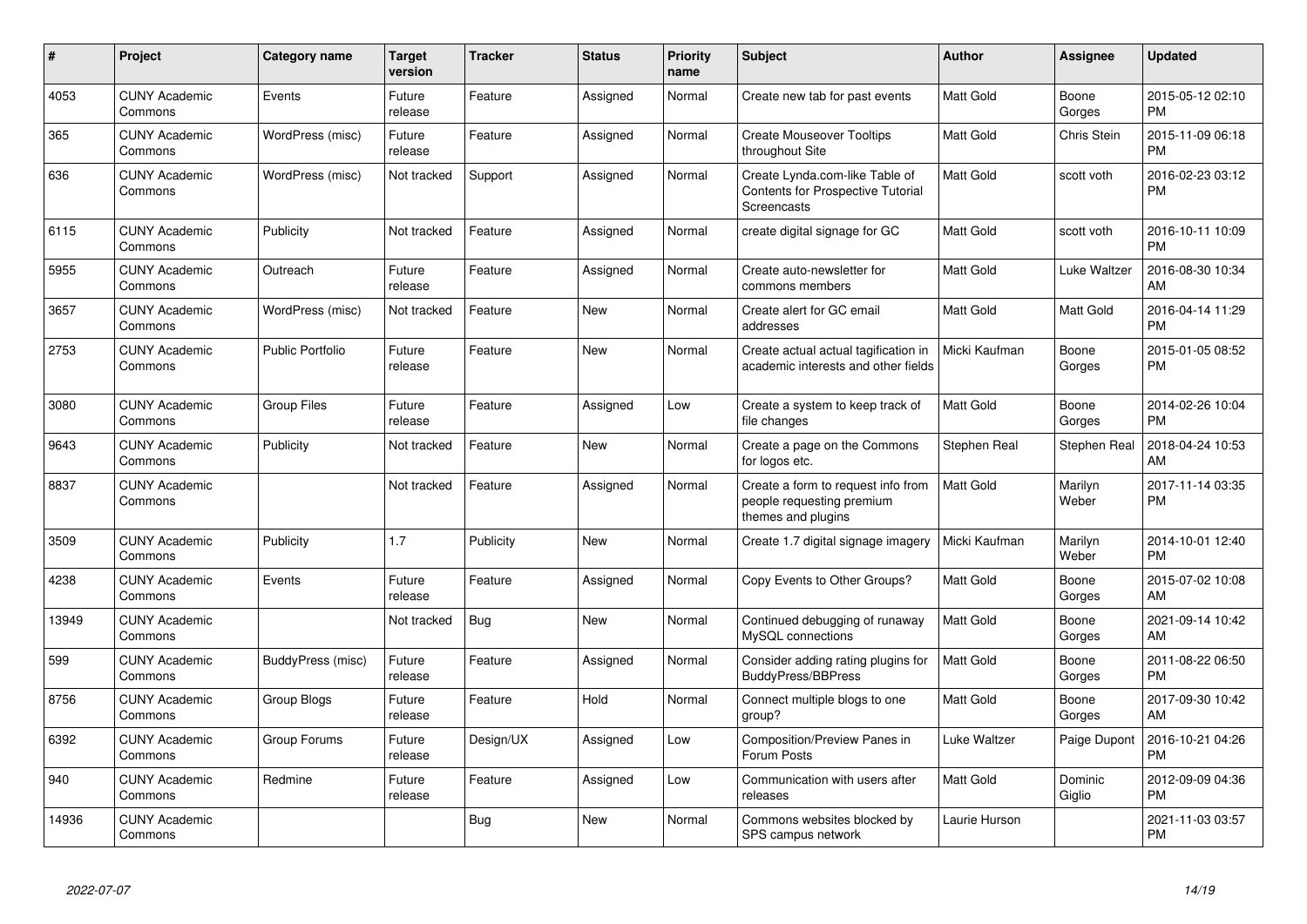| #     | Project                         | Category name              | <b>Target</b><br>version | <b>Tracker</b> | <b>Status</b>        | Priority<br>name | <b>Subject</b>                                                        | <b>Author</b>           | <b>Assignee</b>     | <b>Updated</b>                |
|-------|---------------------------------|----------------------------|--------------------------|----------------|----------------------|------------------|-----------------------------------------------------------------------|-------------------------|---------------------|-------------------------------|
| 3473  | <b>CUNY Academic</b><br>Commons | User Experience            | Future<br>release        | Feature        | Assigned             | Normal           | Commons profile: Add help info<br>about "Positions" replacing "title" | Keith Miyake            | Samantha<br>Raddatz | 2015-11-09 02:28<br><b>PM</b> |
| 14394 | <b>CUNY Academic</b><br>Commons |                            | Not tracked              | Feature        | New                  | Normal           | Commons News Site - redesign                                          | scott voth              | scott voth          | 2021-09-14 10:46<br>AM        |
| 11149 | <b>CUNY Academic</b><br>Commons |                            | Not tracked              | Support        | Reporter<br>Feedback | Normal           | comments getting blocked                                              | Marilyn Weber           | Raymond<br>Hoh      | 2019-03-26 11:40<br>AM        |
| 8078  | <b>CUNY Academic</b><br>Commons | <b>WordPress Plugins</b>   | Future<br>release        | System Upgrade | Assigned             | Normal           | <b>CommentPress Updates</b>                                           | Margaret Galvan         | Christian<br>Wach   | 2017-05-08 03:49<br><b>PM</b> |
| 12573 | <b>CUNY Academic</b><br>Commons | <b>WordPress Plugins</b>   | Future<br>release        | <b>Bug</b>     | <b>New</b>           | Normal           | <b>CommentPress Core Issues</b>                                       | scott voth              |                     | 2020-03-24 04:32<br><b>PM</b> |
| 11519 | <b>CUNY Academic</b><br>Commons |                            | Not tracked              | Support        | Assigned             | Normal           | comment option not appearing                                          | Marilyn Weber           |                     | 2019-09-24 10:28<br>AM        |
| 13331 | <b>CUNY Academic</b><br>Commons | Site cloning               | Future<br>release        | Bug            | <b>New</b>           | Normal           | Combine Site Template and Clone<br>operations                         | <b>Boone Gorges</b>     | Jeremy Felt         | 2021-11-19 12:39<br><b>PM</b> |
| 10982 | <b>CUNY Academic</b><br>Commons | Domain Mapping             | Not tracked              | Support        | Reporter<br>Feedback | Normal           | <b>CNAME</b> question                                                 | scott voth              |                     | 2019-01-22 04:29<br><b>PM</b> |
| 11449 | <b>CUNY Academic</b><br>Commons | WordPress - Media          | Not tracked              | Support        | Reporter<br>Feedback | Normal           | Cloning Media Library for JITP<br>from Staging to Production Site     | Patrick DeDauw          | Boone<br>Gorges     | 2019-05-13 12:00<br><b>PM</b> |
| 9346  | <b>CUNY Academic</b><br>Commons | WordPress (misc)           | Not tracked              | Bug            | New                  | Normal           | Clone cetls.bmcc.cuny.edu for<br>development                          | Owen Roberts            | Raymond<br>Hoh      | 2018-03-06 05:35<br><b>PM</b> |
| 14994 | <b>CUNY Academic</b><br>Commons | cdev.gc.cuny.edu           | Not tracked              | Support        | In Progress          | Normal           | Clear Cache on CDEV                                                   | scott voth              | Raymond<br>Hoh      | 2021-12-07 03:51<br><b>PM</b> |
| 10657 | <b>CUNY Academic</b><br>Commons |                            | Not tracked              | Support        | Reporter<br>Feedback | Normal           | child theme problems                                                  | Marilyn Weber           |                     | 2018-11-08 01:19<br><b>PM</b> |
| 5992  | <b>CUNY Academic</b><br>Commons | <b>Email Notifications</b> | Future<br>release        | Feature        | <b>New</b>           | Normal           | Changing the From line of<br>autogenerated blog emails                | Marilyn Weber           |                     | 2018-09-27 05:19<br><b>PM</b> |
| 11624 | <b>CUNY Academic</b><br>Commons | WordPress (misc)           | Not tracked              | Support        | <b>New</b>           | Normal           | Change pages into posts or swap<br>database for a Commons site?       | Stephen Klein           | Raymond<br>Hoh      | 2019-07-09 11:04<br>AM        |
| 4404  | <b>CUNY Academic</b><br>Commons | <b>Public Portfolio</b>    | Future<br>release        | Design/UX      | Assigned             | Normal           | Change color of permissions info<br>on portfolio editing interface    | <b>Matt Gold</b>        | Samantha<br>Raddatz | 2015-08-11 05:28<br><b>PM</b> |
| 14184 | <b>CUNY Academic</b><br>Commons | <b>Public Portfolio</b>    | Future<br>release        | Feature        | <b>New</b>           | Normal           | Centralized mechanism for storing<br>Campus affiliations              | <b>Boone Gorges</b>     | Boone<br>Gorges     | 2022-01-04 11:35<br>AM        |
| 11649 | <b>CUNY Academic</b><br>Commons | <b>WordPress Plugins</b>   | 2.0.3                    | <b>Bug</b>     | In Progress          | Normal           | CC license displayed on every<br>page                                 | Gina Cherry             | Raymond<br>Hoh      | 2022-06-29 11:32<br>AM        |
| 6755  | <b>CUNY Academic</b><br>Commons | WordPress (misc)           | Future<br>release        | Bug            | New                  | Normal           | Cannot Deactivate Plugin                                              | Laura Kane              |                     | 2016-11-16 01:12<br><b>PM</b> |
| 15516 | <b>CUNY Academic</b><br>Commons | <b>WordPress Plugins</b>   |                          | <b>Bug</b>     | Reporter<br>Feedback | Normal           | Can't publish or save draft of post<br>on wordpress.com               | Raffi<br>Khatchadourian | Raymond<br>Hoh      | 2022-03-02 05:52<br><b>PM</b> |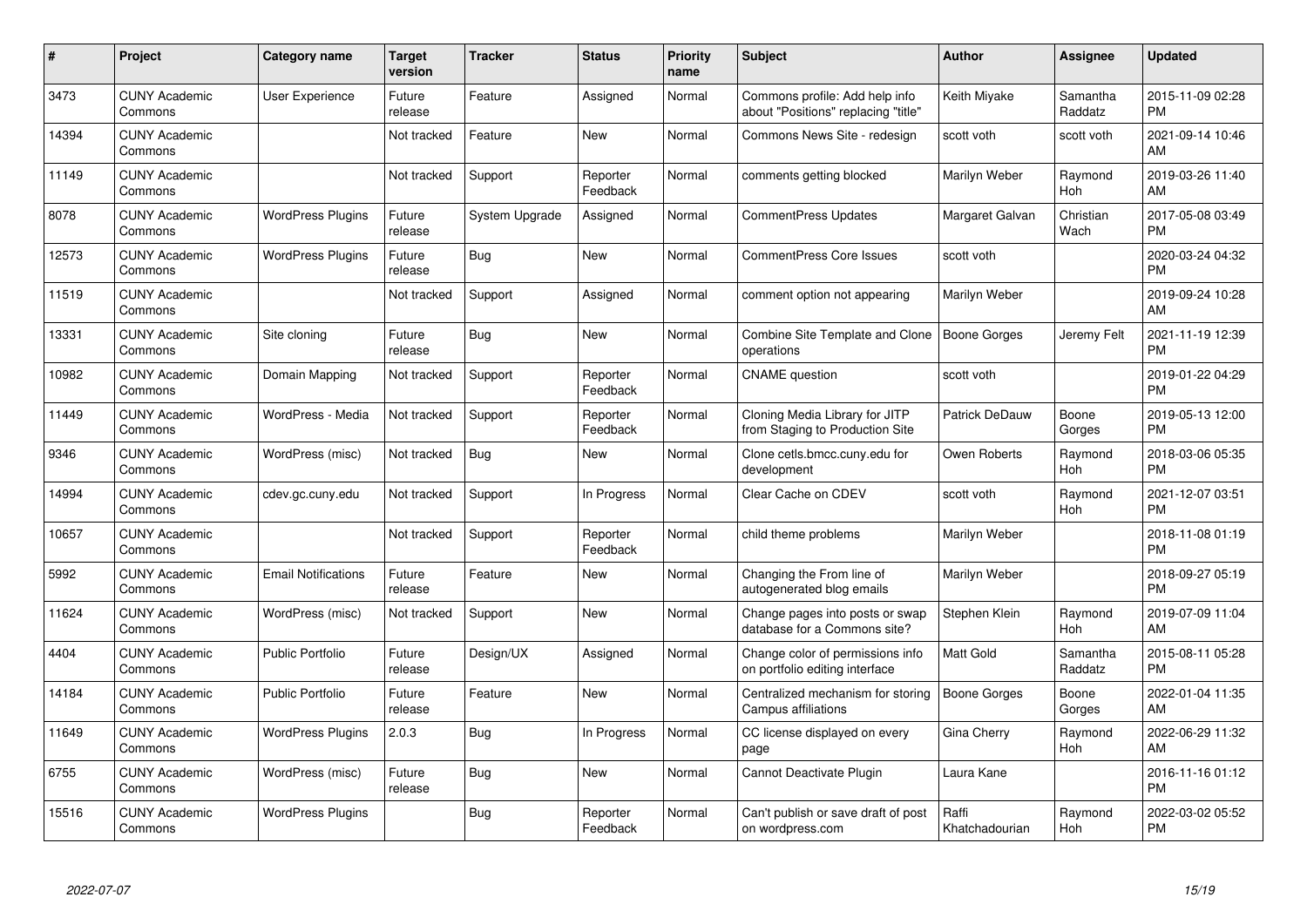| #     | Project                         | <b>Category name</b>     | <b>Target</b><br>version | <b>Tracker</b> | <b>Status</b>        | <b>Priority</b><br>name | <b>Subject</b>                                                                                                                                        | Author                  | <b>Assignee</b>     | <b>Updated</b>                |
|-------|---------------------------------|--------------------------|--------------------------|----------------|----------------------|-------------------------|-------------------------------------------------------------------------------------------------------------------------------------------------------|-------------------------|---------------------|-------------------------------|
| 13975 | <b>CUNY Academic</b><br>Commons | Social Paper             | Not tracked              | Support        | Reporter<br>Feedback | Normal                  | can't approve comments on Social<br>Paper paper                                                                                                       | Marilyn Weber           |                     | 2021-02-12 09:33<br>AM        |
| 5058  | <b>CUNY Academic</b><br>Commons | Social Paper             | Future<br>release        | Feature        | New                  | Low                     | Can there be a clearer signal that<br>even when comments have<br>already been made you add<br>comments by clicking on the side?<br>(SP suggestion #5) | Marilyn Weber           | Samantha<br>Raddatz | 2016-02-11 10:24<br><b>PM</b> |
| 2167  | <b>CUNY Academic</b><br>Commons | WordPress (misc)         | Future<br>release        | Bug            | Assigned             | Normal                  | CAC-Livestream Plugin Issues                                                                                                                          | Michael Smith           | Dominic<br>Giglio   | 2015-01-02 03:06<br><b>PM</b> |
| 16294 | <b>CUNY Academic</b><br>Commons |                          |                          | <b>Bug</b>     | <b>New</b>           | Urgent                  | CAC is down                                                                                                                                           | Raffi<br>Khatchadourian |                     | 2022-06-27 02:00<br><b>PM</b> |
| 4980  | <b>CUNY Academic</b><br>Commons | Home Page                | Future<br>release        | Feature        | Assigned             | Normal                  | CAC Featured Content -- Adding<br>Randomization                                                                                                       | <b>Matt Gold</b>        | Boone<br>Gorges     | 2016-12-12 03:01<br><b>PM</b> |
| 364   | <b>CUNY Academic</b><br>Commons | <b>WordPress Plugins</b> | Future<br>release        | Feature        | New                  | Normal                  | <b>Bulletin Board</b>                                                                                                                                 | <b>Matt Gold</b>        |                     | 2015-01-05 08:50<br><b>PM</b> |
| 1417  | <b>CUNY Academic</b><br>Commons | <b>BuddyPress Docs</b>   | Future<br>release        | Feature        | Assigned             | Low                     | <b>Bulk actions for BuddyPress Docs</b>                                                                                                               | <b>Boone Gorges</b>     | Boone<br>Gorges     | 2016-10-17 10:41<br><b>PM</b> |
| 618   | <b>CUNY Academic</b><br>Commons | <b>BuddyPress Docs</b>   | Future<br>release        | Feature        | Assigned             | Normal                  | <b>BuddyPress Docs: export formats</b>                                                                                                                | <b>Boone Gorges</b>     | Boone<br>Gorges     | 2015-11-09 05:38<br><b>PM</b> |
| 3042  | <b>CUNY Academic</b><br>Commons | <b>Public Portfolio</b>  | Future<br>release        | Feature        | Assigned             | Normal                  | Browsing member interests                                                                                                                             | <b>Matt Gold</b>        | Boone<br>Gorges     | 2015-03-21 09:04<br><b>PM</b> |
| 6749  | <b>CUNY Academic</b><br>Commons | Events                   | Future<br>release        | Bug            | <b>New</b>           | Low                     | BPEO iCal request can trigger<br>very large number of DB queries                                                                                      | <b>Boone Gorges</b>     | Raymond<br>Hoh      | 2016-11-15 10:09<br><b>PM</b> |
| 7624  | <b>CUNY Academic</b><br>Commons | BuddyPress (misc)        | Future<br>release        | Design/UX      | <b>New</b>           | Normal                  | <b>BP</b> Notifications                                                                                                                               | Luke Waltzer            | Paige Dupont        | 2017-02-08 10:43<br><b>PM</b> |
| 11415 | <b>CUNY Academic</b><br>Commons | <b>WordPress Plugins</b> | Not tracked              | <b>Bug</b>     | Reporter<br>Feedback | Normal                  | Blog Subscriptions in Jetpack                                                                                                                         | Laurie Hurson           |                     | 2019-05-14 10:34<br>AM        |
| 14113 | <b>CUNY Academic</b><br>Commons | WordPress (misc)         | Future<br>release        | <b>Bug</b>     | Hold                 | Normal                  | Block Editor Not Working on this<br>page - Json error                                                                                                 | scott voth              | Boone<br>Gorges     | 2021-03-05 11:01<br>AM        |
| 12911 | <b>CUNY Academic</b><br>Commons |                          | Not tracked              | Feature        | <b>New</b>           | Normal                  | Block access to xmlrpc.php based<br>on User-Agent                                                                                                     | <b>Boone Gorges</b>     | Boone<br>Gorges     | 2020-06-09 05:12<br><b>PM</b> |
| 635   | <b>CUNY Academic</b><br>Commons | BuddyPress (misc)        | Future<br>release        | Feature        | Assigned             | Normal                  | Big Blue Button -<br>Videoconferencing in Groups and<br><b>Blogs</b>                                                                                  | <b>Matt Gold</b>        | Boone<br>Gorges     | 2011-03-14 03:24<br><b>PM</b> |
| 1166  | <b>CUNY Academic</b><br>Commons | <b>Email Invitations</b> | Future<br>release        | Feature        | New                  | Low                     | Better organizational tools for Sent   Boone Gorges<br>Invites                                                                                        |                         | Boone<br>Gorges     | 2015-11-09 06:02<br><b>PM</b> |
| 14309 | <b>CUNY Academic</b><br>Commons | Group Library            | Future<br>release        | Feature        | New                  | Normal                  | Better handling of<br>bp_group_document file download<br>attempts when file is not present                                                            | <b>Boone Gorges</b>     | Boone<br>Gorges     | 2021-11-19 12:28<br><b>PM</b> |
| 15923 | <b>CUNY Academic</b><br>Commons |                          | Not tracked              | Feature        | Reporter<br>Feedback | Normal                  | <b>Bellows Plugin Adjustments</b>                                                                                                                     | Laurie Hurson           |                     | 2022-04-20 10:10<br>AM        |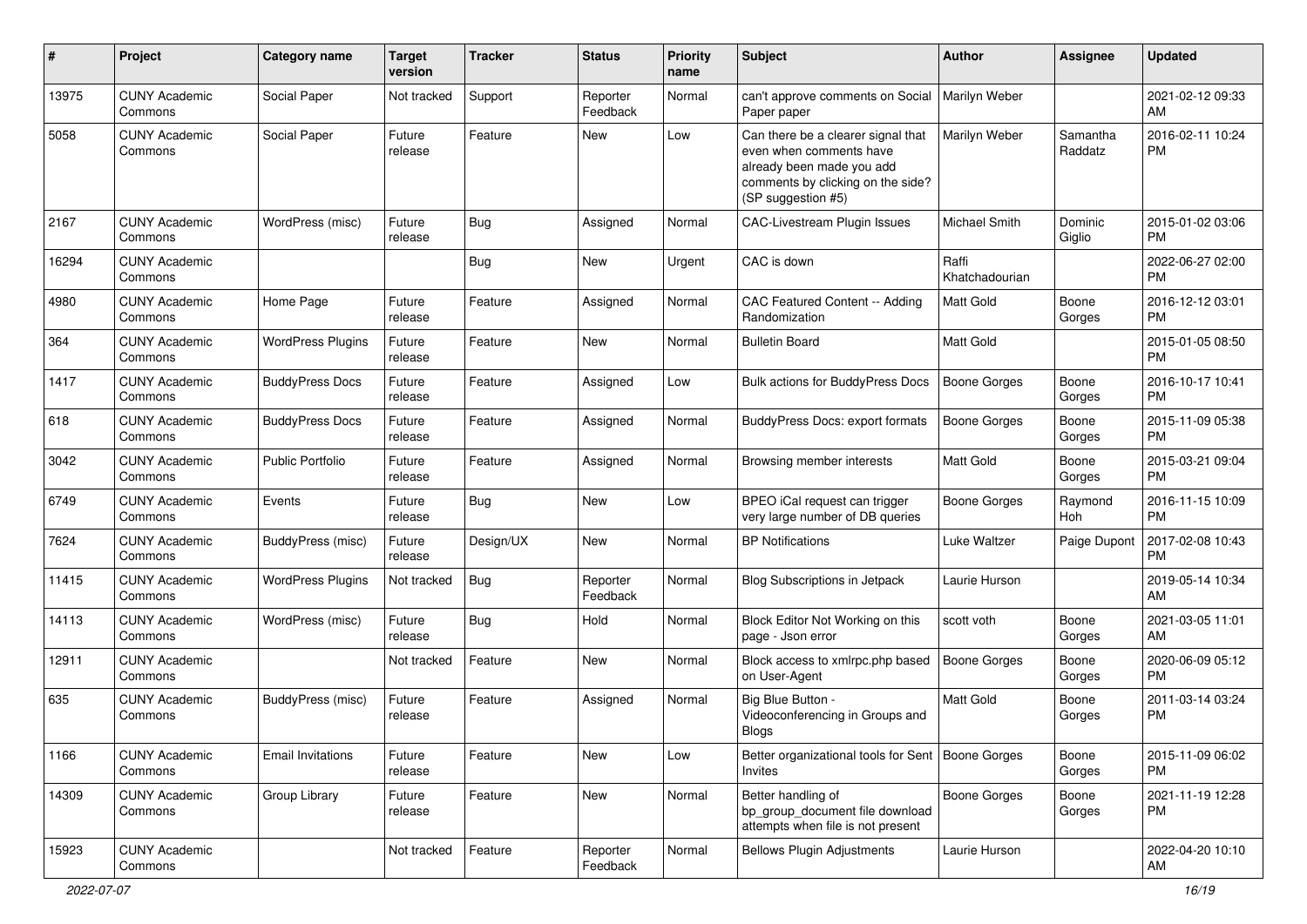| #     | <b>Project</b>                  | <b>Category name</b>     | <b>Target</b><br>version | <b>Tracker</b> | <b>Status</b>        | <b>Priority</b><br>name | <b>Subject</b>                                                                       | <b>Author</b>    | Assignee           | <b>Updated</b>                |
|-------|---------------------------------|--------------------------|--------------------------|----------------|----------------------|-------------------------|--------------------------------------------------------------------------------------|------------------|--------------------|-------------------------------|
| 3193  | <b>CUNY Academic</b><br>Commons | Group Forums             | Future<br>release        | Feature        | Assigned             | Normal                  | bbPress 2.x dynamic roles and<br><b>RBE</b>                                          | Boone Gorges     | Boone<br>Gorges    | 2014-09-30 01:30<br>PM        |
| 11787 | <b>CUNY Academic</b><br>Commons |                          | Not tracked              | Support        | Reporter<br>Feedback | Normal                  | automated comments notifications<br>on ZenDesk                                       | Marilyn Weber    |                    | 2019-08-26 06:18<br><b>PM</b> |
| 13466 | <b>CUNY Academic</b><br>Commons | Cavalcade                | Future<br>release        | Feature        | New                  | Normal                  | Automated cleanup for duplicate<br>Cavalcade tasks                                   | Boone Gorges     | Boone<br>Gorges    | 2020-10-13 05:24<br><b>PM</b> |
| 9211  | <b>CUNY Academic</b><br>Commons | <b>WordPress Plugins</b> | Future<br>release        | Support        | Reporter<br>Feedback | Normal                  | Auto-Role Setting in Forum Plugin<br>Causing Some Confusion                          | Luke Waltzer     | Boone<br>Gorges    | 2018-03-13 11:44<br>AM        |
| 11243 | <b>CUNY Academic</b><br>Commons | BuddyPress (misc)        | Future<br>release        | Bug            | <b>New</b>           | Normal                  | Audit bp-custom.php                                                                  | Raymond Hoh      | Raymond<br>Hoh     | 2022-04-26 11:59<br>AM        |
| 5489  | <b>CUNY Academic</b><br>Commons | Social Paper             | Future<br>release        | Feature        | <b>New</b>           | Normal                  | Asc/desc sorting for Social Paper<br>directories                                     | Boone Gorges     |                    | 2016-04-21 10:06<br><b>PM</b> |
| 15176 | <b>CUNY Academic</b><br>Commons |                          | Not tracked              | Support        | Reporter<br>Feedback | Normal                  | Archiving Q Writing & Old<br>Wordpress Sites on the Commons                          | Laurie Hurson    |                    | 2022-02-08 10:28<br>AM        |
| 2523  | <b>CUNY Academic</b><br>Commons | <b>BuddyPress Docs</b>   | Future<br>release        | Feature        | Assigned             | Normal                  | Allow Users to Upload Images to<br><b>BP</b> Docs                                    | <b>Matt Gold</b> | Boone<br>Gorges    | 2015-11-09 06:14<br>PM        |
| 6332  | <b>CUNY Academic</b><br>Commons | WordPress (misc)         | Future<br>release        | Feature        | New                  | Normal                  | Allow uploaded files to be marked<br>as private in an ad hoc way                     | Boone Gorges     |                    | 2016-10-17 11:41<br><b>PM</b> |
| 1165  | <b>CUNY Academic</b><br>Commons | <b>Email Invitations</b> | Future<br>release        | Feature        | Assigned             | Low                     | Allow saved lists of invitees under<br>Send Invites                                  | Boone Gorges     | Boone<br>Gorges    | 2015-11-09 06:03<br>PM        |
| 13835 | <b>CUNY Academic</b><br>Commons | WordPress (misc)         | Future<br>release        | Feature        | New                  | Normal                  | Allow OneSearch widget to have<br>'CUNY' as campus                                   | Boone Gorges     | Boone<br>Gorges    | 2021-11-19 12:39<br>PM        |
| 4635  | <b>CUNY Academic</b><br>Commons | Authentication           | Future<br>release        | Feature        | New                  | Normal                  | Allow non-WP authentication                                                          | Boone Gorges     | Sonja Leix         | 2019-03-01 02:05<br><b>PM</b> |
| 3308  | <b>CUNY Academic</b><br>Commons | Group Invitations        | Future<br>release        | Feature        | Assigned             | Normal                  | Allow members to rescind group<br>invitations                                        | <b>Matt Gold</b> | Boone<br>Gorges    | 2015-04-01 08:53<br><b>PM</b> |
| 3354  | <b>CUNY Academic</b><br>Commons | <b>Group Files</b>       | Future<br>release        | Feature        | Assigned             | Low                     | Allow Group Download of Multiple<br><b>Selected Files</b>                            | <b>Matt Gold</b> | <b>Chris Stein</b> | 2014-08-01 08:50<br>AM        |
| 1167  | <b>CUNY Academic</b><br>Commons | <b>Email Invitations</b> | Future<br>release        | Feature        | New                  | Low                     | Allow email invitations to be resent                                                 | Boone Gorges     | Boone<br>Gorges    | 2015-11-12 12:53<br>AM        |
| 5016  | <b>CUNY Academic</b><br>Commons | Events                   | Future<br>release        | Feature        | Assigned             | Low                     | Allow comments to be posted on<br>events                                             | <b>Matt Gold</b> | Raymond<br>Hoh     | 2019-03-01 02:23<br><b>PM</b> |
| 15370 | <b>CUNY Academic</b><br>Commons |                          |                          | Support        | Reporter<br>Feedback | Normal                  | All-in-One Event Calendar?                                                           | Marilyn Weber    |                    | 2022-02-17 11:03<br>AM        |
| 11393 | <b>CUNY Academic</b><br>Commons |                          | Not tracked              | Publicity      | New                  | Normal                  | After 1.15 release, ceate a hero<br>slide and post about adding a site<br>to a group | scott voth       | Patrick<br>Sweeney | 2019-05-14 10:32<br>AM        |
| 14504 | <b>CUNY Academic</b><br>Commons |                          | Not tracked              | Publicity      | Reporter<br>Feedback | Normal                  | Adding showcases to home page<br>menu                                                | Laurie Hurson    | Boone<br>Gorges    | 2022-01-19 03:26<br>PM        |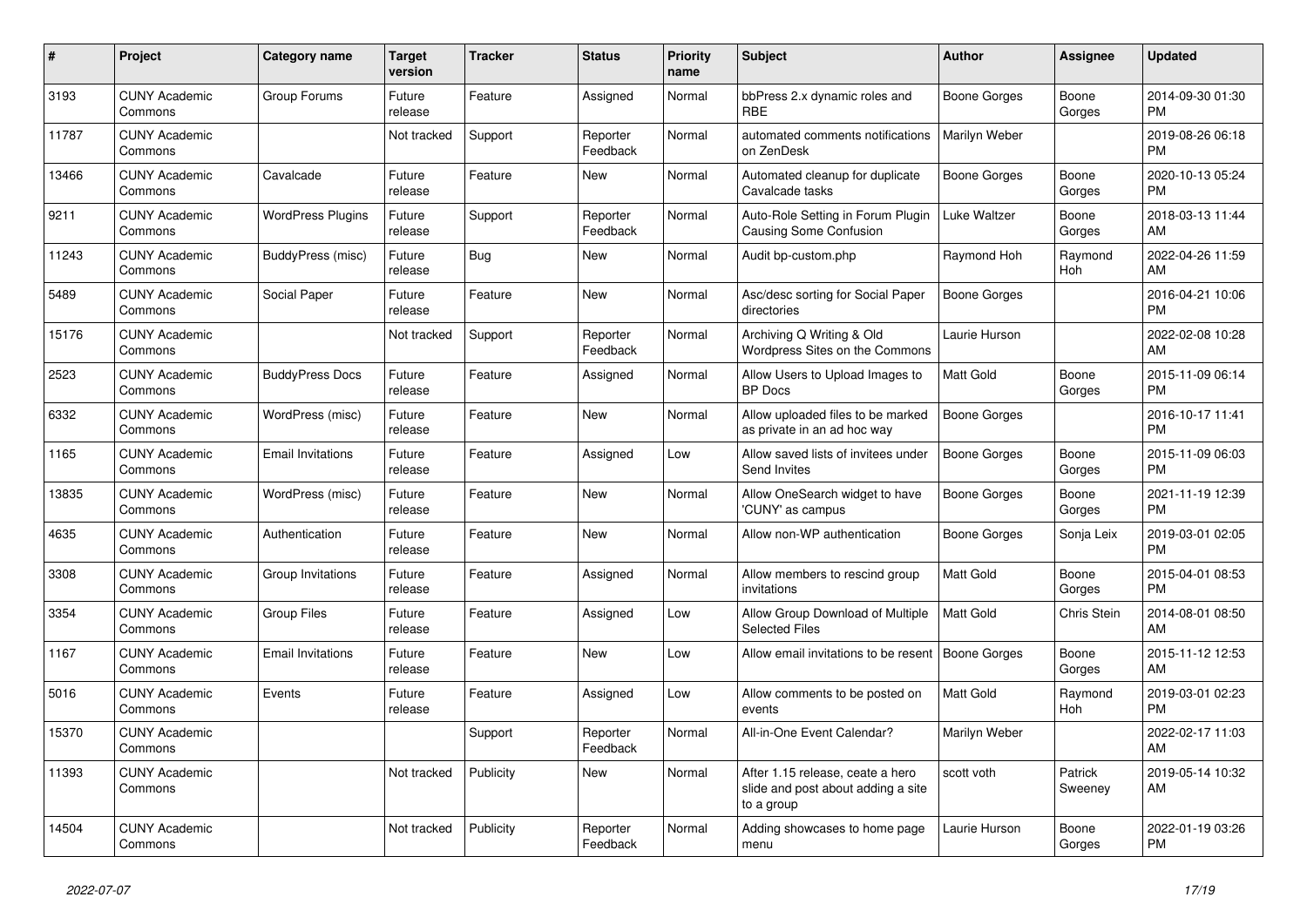| #     | Project                         | Category name            | <b>Target</b><br>version | <b>Tracker</b> | <b>Status</b>        | Priority<br>name | <b>Subject</b>                                                                                  | <b>Author</b>           | <b>Assignee</b>     | <b>Updated</b>                |
|-------|---------------------------------|--------------------------|--------------------------|----------------|----------------------|------------------|-------------------------------------------------------------------------------------------------|-------------------------|---------------------|-------------------------------|
| 15613 | <b>CUNY Academic</b><br>Commons |                          | 2.0.3                    | Feature        | Reporter<br>Feedback | Normal           | Adding "Passster" plugin                                                                        | Laurie Hurson           |                     | 2022-06-29 11:32<br>AM        |
| 2574  | <b>NYCDH Community</b><br>Site  |                          |                          | Feature        | Assigned             | Normal           | Add Way to Upload Files to<br>Groups                                                            | <b>Mark Newton</b>      | Raymond<br>Hoh      | 2013-05-18 07:46<br><b>PM</b> |
| 554   | <b>CUNY Academic</b><br>Commons | BuddyPress (misc)        | Future<br>release        | Feature        | Assigned             | Normal           | Add Trackback notifications to<br>site-wide activity feed                                       | <b>Matt Gold</b>        | Boone<br>Gorges     | 2015-11-09 06:19<br><b>PM</b> |
| 5199  | <b>CUNY Academic</b><br>Commons | Social Paper             | Future<br>release        | Feature        | New                  | Normal           | add tables to the SP editor                                                                     | Marilyn Weber           |                     | 2016-10-24 11:27<br>AM        |
| 16290 | <b>CUNY Academic</b><br>Commons |                          |                          | Feature        | Reporter<br>Feedback | Normal           | Add Table Of Contents Block<br>plug-in                                                          | Raffi<br>Khatchadourian |                     | 2022-06-24 10:26<br>AM        |
| 2223  | <b>CUNY Academic</b><br>Commons | <b>WordPress Plugins</b> | Future<br>release        | Feature        | Assigned             | Low              | Add Participad to the CUNY<br><b>Academic Commons</b>                                           | <b>Matt Gold</b>        | Boone<br>Gorges     | 2014-09-17 10:03<br><b>PM</b> |
| 4226  | <b>CUNY Academic</b><br>Commons | <b>BuddyPress Docs</b>   | Future<br>release        | Design/UX      | <b>New</b>           | Normal           | Add option to connect a Doc with a Samantha Raddatz<br>Group                                    |                         | Samantha<br>Raddatz | 2015-09-09 04:08<br><b>PM</b> |
| 8675  | <b>CUNY Academic</b><br>Commons | User Onboarding          | Future<br>release        | Bug            | Reporter<br>Feedback | Low              | Add new User search screen calls<br>for the input of email address but<br>doesn't work with one | Paul Hebert             | Boone<br>Gorges     | 2017-10-11 11:17<br>AM        |
| 4225  | <b>CUNY Academic</b><br>Commons | DiRT Integration         | Future<br>release        | Design/UX      | New                  | Normal           | Add information to DIRT page (in<br>Create a Group)                                             | Samantha Raddatz        | Matt Gold           | 2015-06-26 03:14<br><b>PM</b> |
| 4222  | <b>CUNY Academic</b><br>Commons | User Experience          | Future<br>release        | Design/UX      | <b>New</b>           | Normal           | Add information to 'Delete<br>Account' page                                                     | Samantha Raddatz        | scott voth          | 2015-06-26 11:35<br>AM        |
| 3220  | <b>CUNY Academic</b><br>Commons | <b>Public Portfolio</b>  | Future<br>release        | Feature        | Assigned             | Normal           | Add indent/outdent option to<br>Formatting Buttons on Profile<br>Page                           | <b>Matt Gold</b>        | Boone<br>Gorges     | 2014-05-21 10:39<br><b>PM</b> |
| 2571  | <b>NYCDH Community</b><br>Site  |                          |                          | Feature        | Assigned             | Normal           | Add Google custom search box to<br>homepage                                                     | <b>Mark Newton</b>      | Raymond<br>Hoh      | 2013-05-18 07:49<br><b>PM</b> |
| 2573  | <b>NYCDH Community</b><br>Site  |                          |                          | Feature        | Reporter<br>Feedback | Normal           | Add dh nyc twitter list feed to site                                                            | <b>Mark Newton</b>      | Matt Gold           | 2013-05-16 11:42<br><b>PM</b> |
| 11945 | <b>CUNY Academic</b><br>Commons | Reckoning                | Future<br>release        | Feature        | Reporter<br>Feedback | Normal           | Add Comments bubble to<br>Reckoning views                                                       | Boone Gorges            | Boone<br>Gorges     | 2019-11-12 05:14<br><b>PM</b> |
| 3492  | <b>CUNY Academic</b><br>Commons | <b>WordPress Themes</b>  | Future<br>release        | Support        | Assigned             | Normal           | Add CBOX theme to the<br>Commons                                                                | scott voth              | Raymond<br>Hoh      | 2014-10-08 05:55<br><b>PM</b> |
| 16307 | <b>CUNY Academic</b><br>Commons |                          |                          | Bug            | New                  | Normal           | Add brief messaging to<br>accept/decline group membership<br>requests                           | <b>Matt Gold</b>        | Boone<br>Gorges     | 2022-06-27 06:13<br><b>PM</b> |
| 9835  | <b>CUNY Academic</b><br>Commons | Group Forums             | Future<br>release        | <b>Bug</b>     | Assigned             | Normal           | add a "like" function?                                                                          | Marilyn Weber           | <b>Erik Trainer</b> | 2018-06-05 01:49<br><b>PM</b> |
| 5488  | <b>CUNY Academic</b><br>Commons | Social Paper             | Future<br>release        | <b>Bug</b>     | <b>New</b>           | Normal           | Add a "last edited by" field to<br>Social Paper group directories                               | Boone Gorges            |                     | 2016-04-21 10:05<br>PM        |